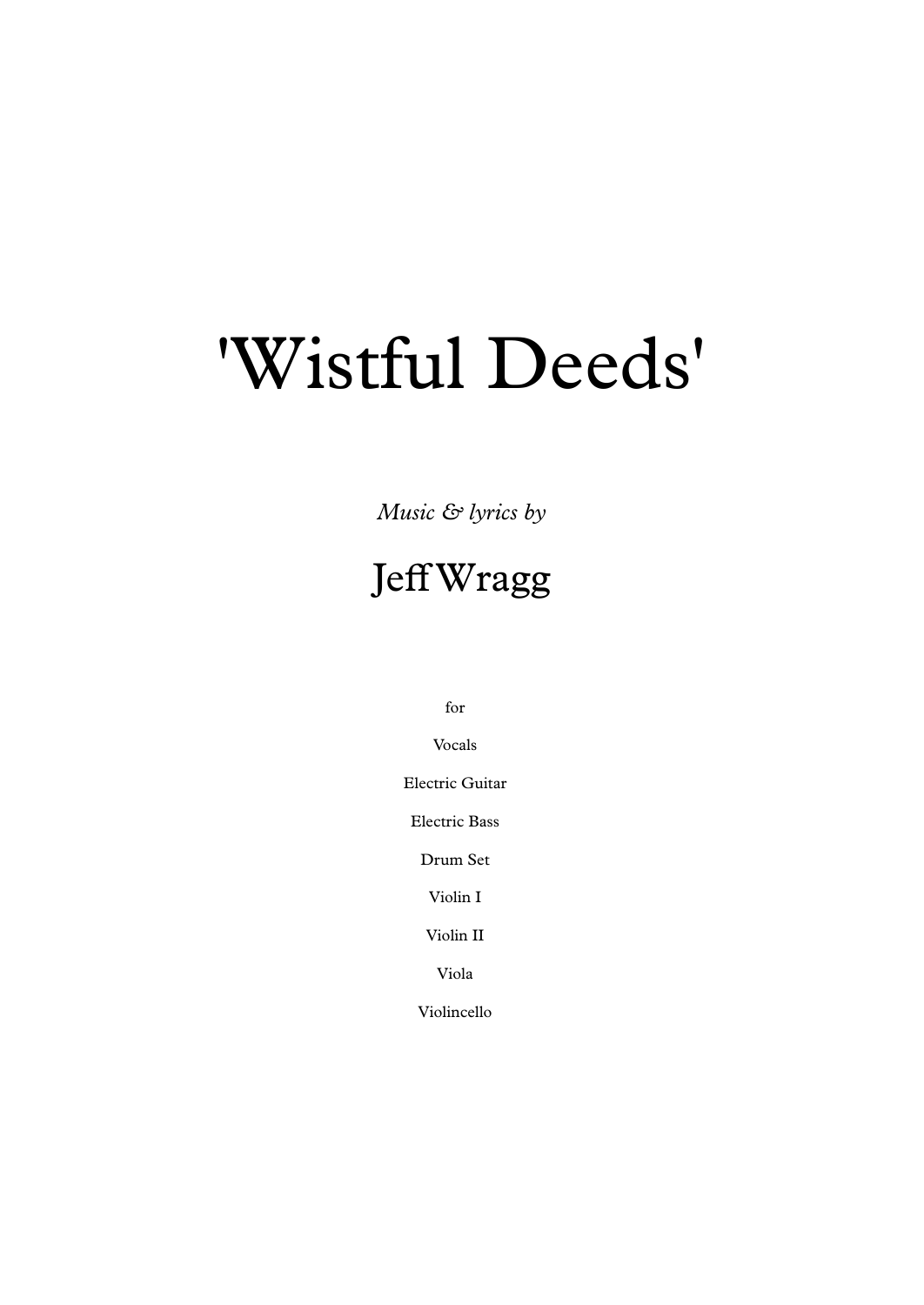## **Wistful Deeds**



Copyright © jwragg 2016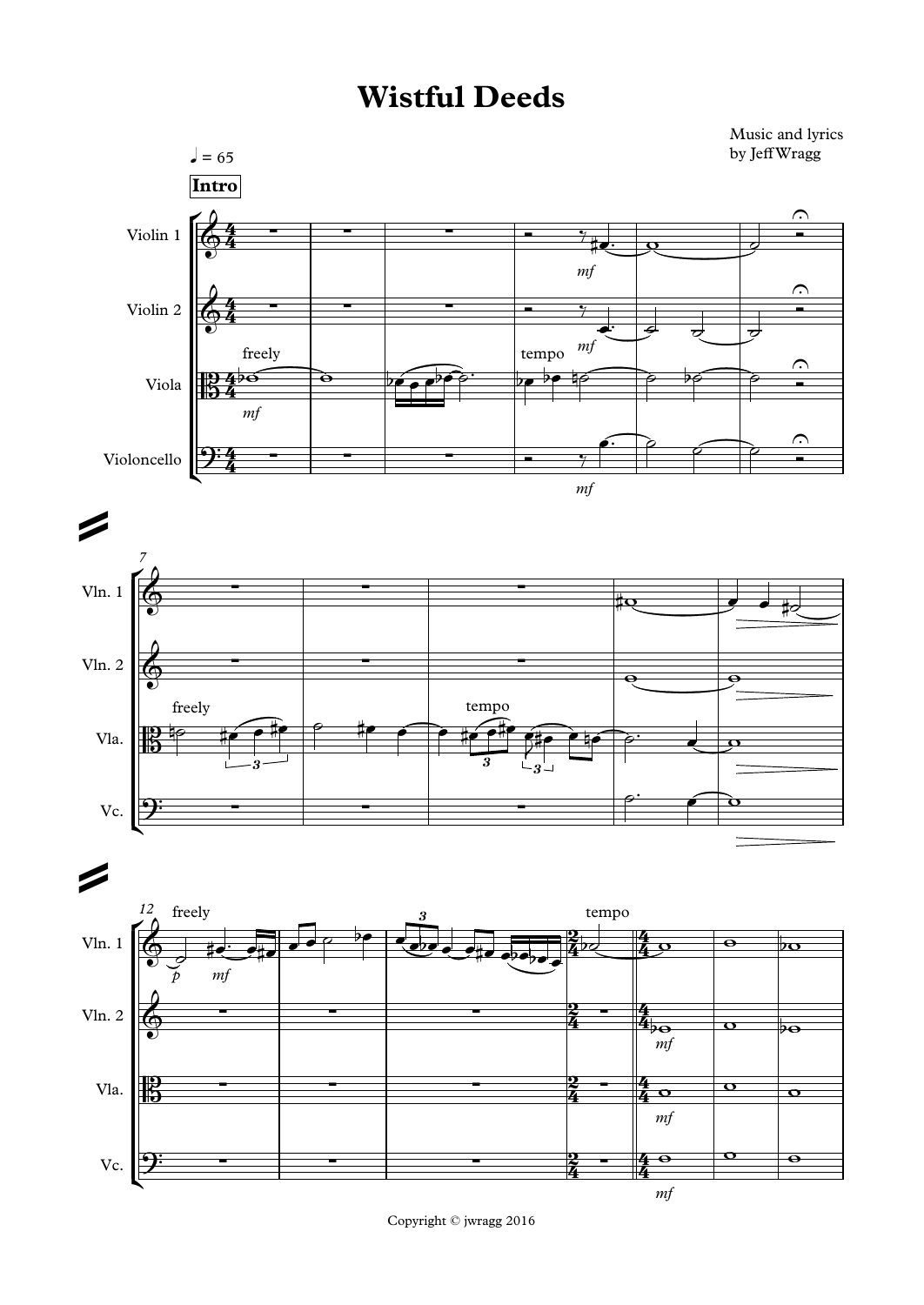



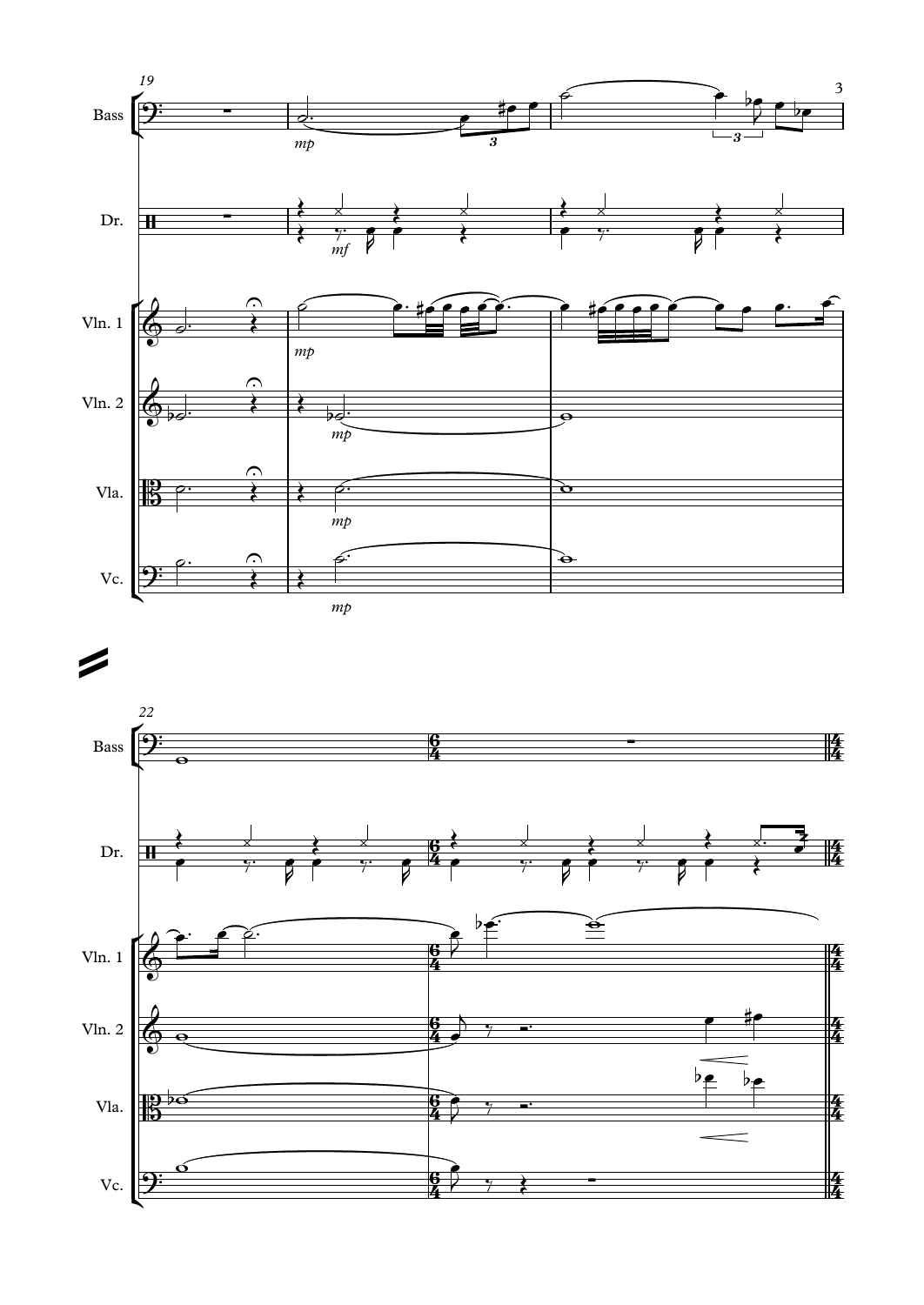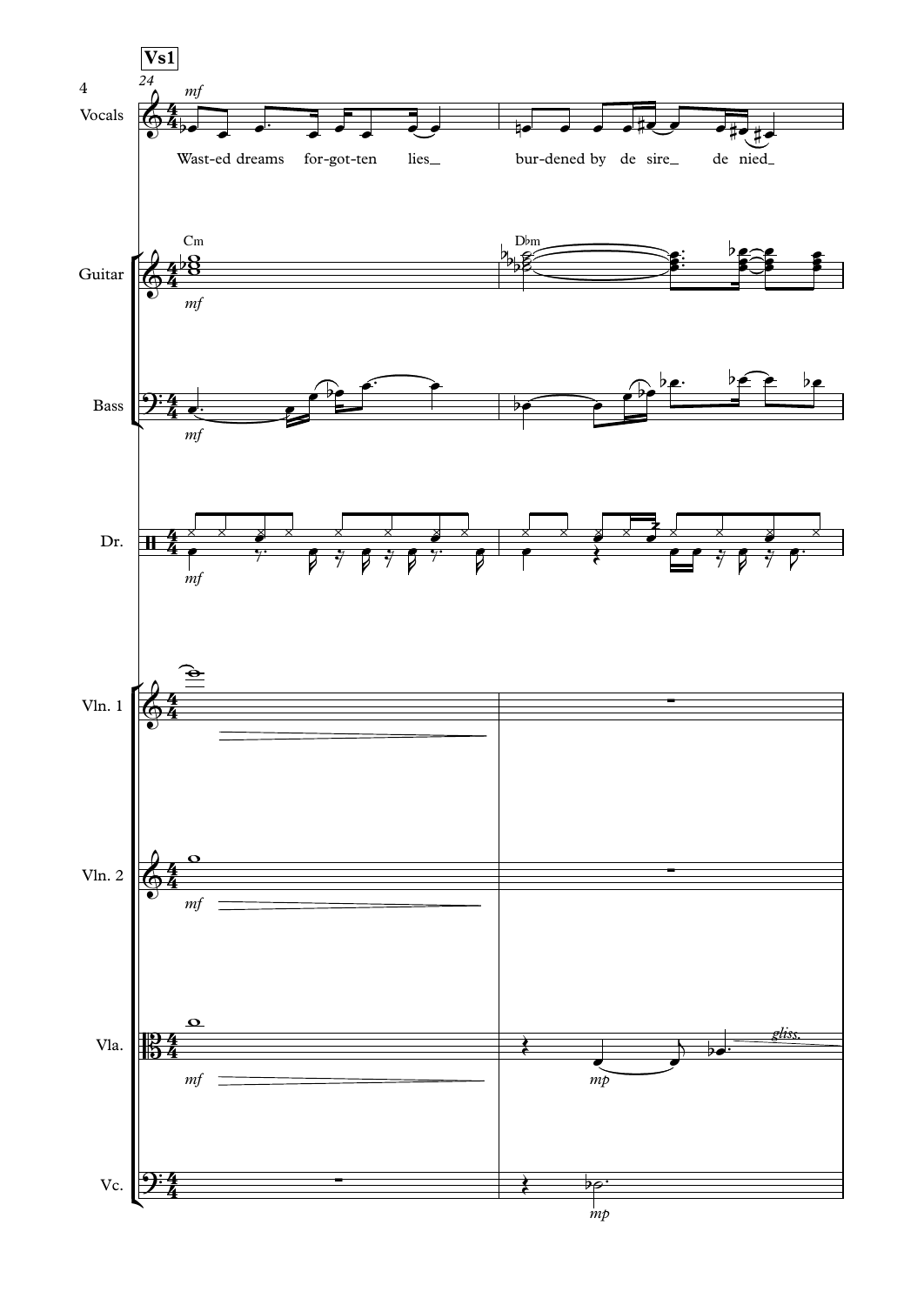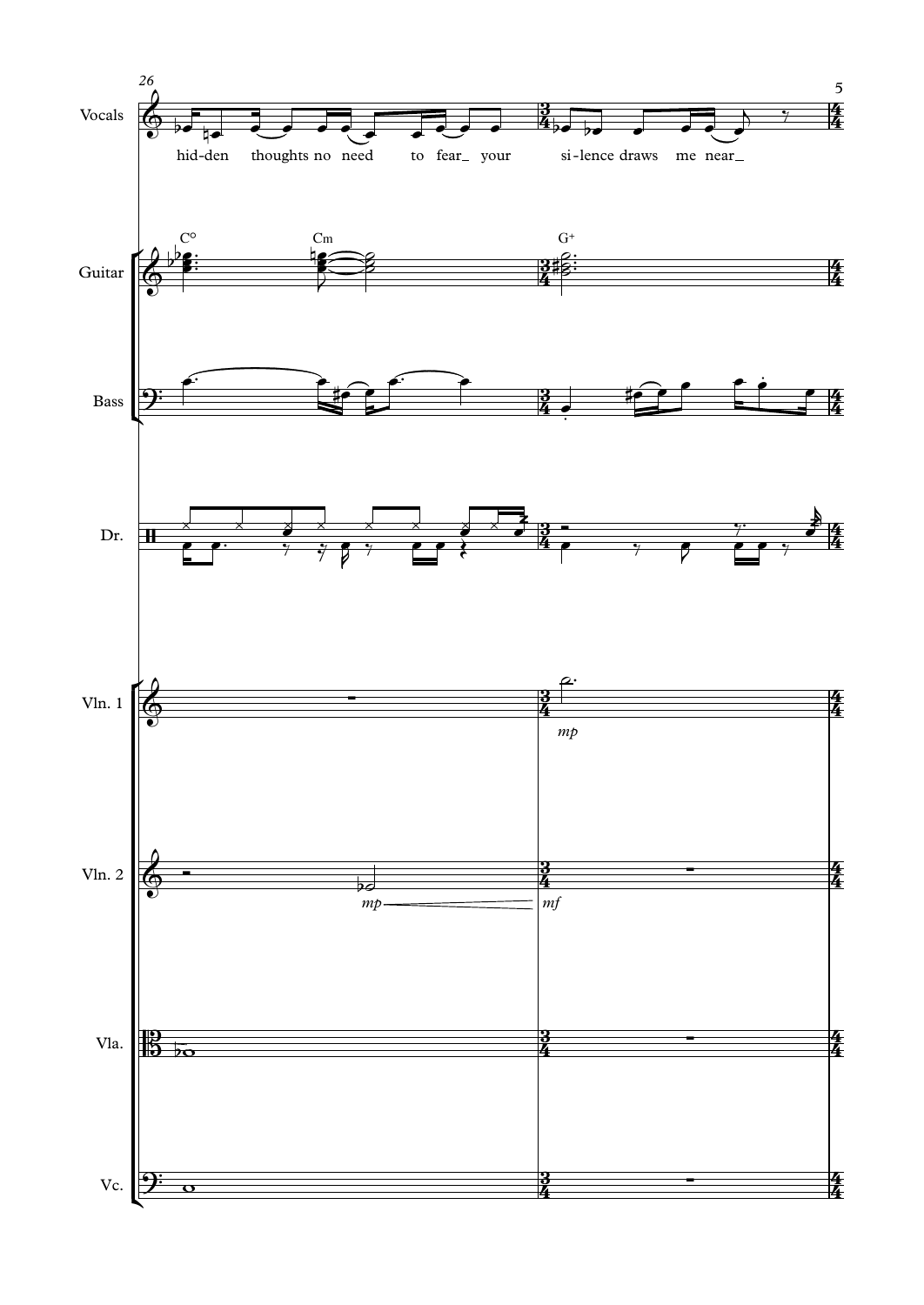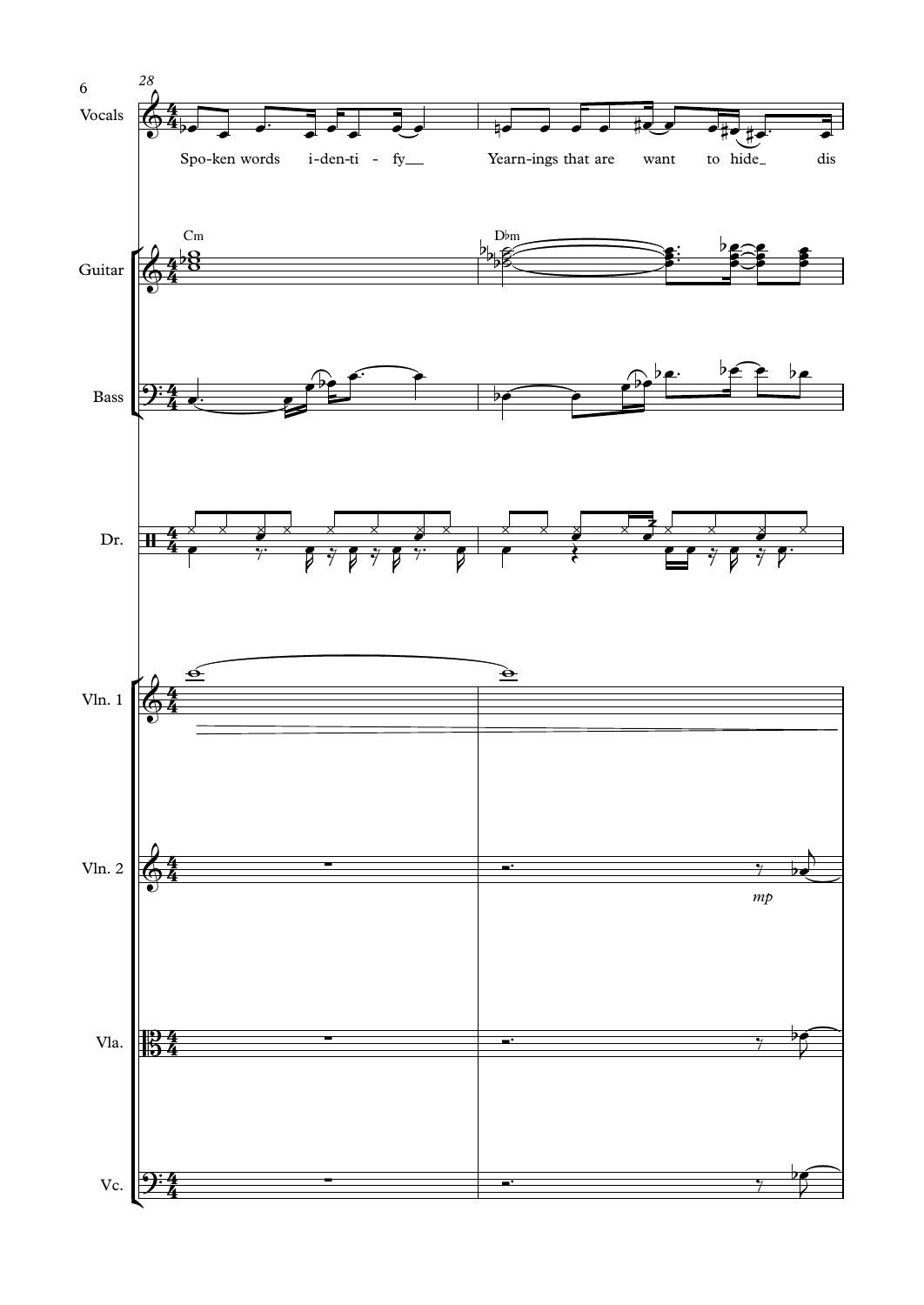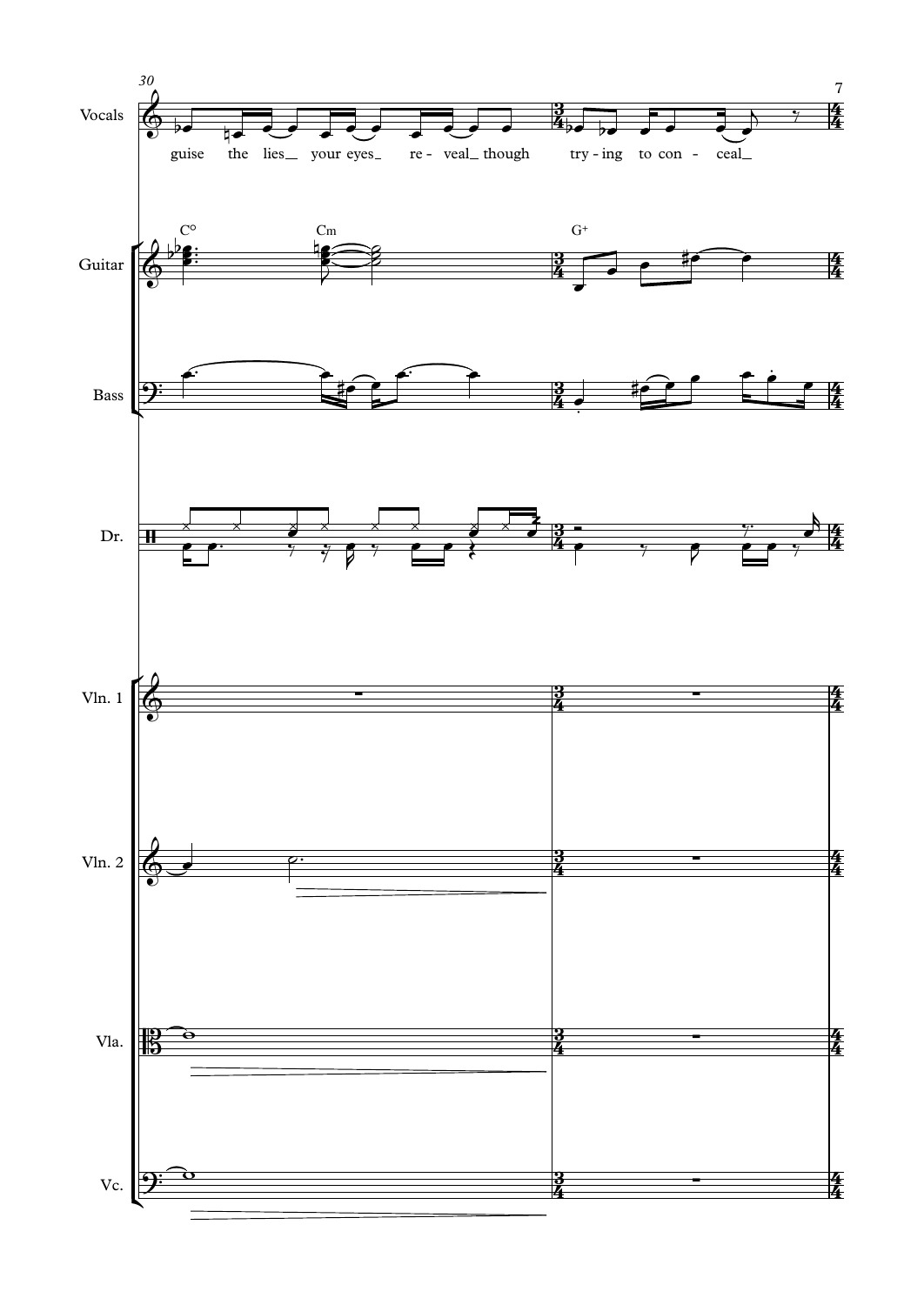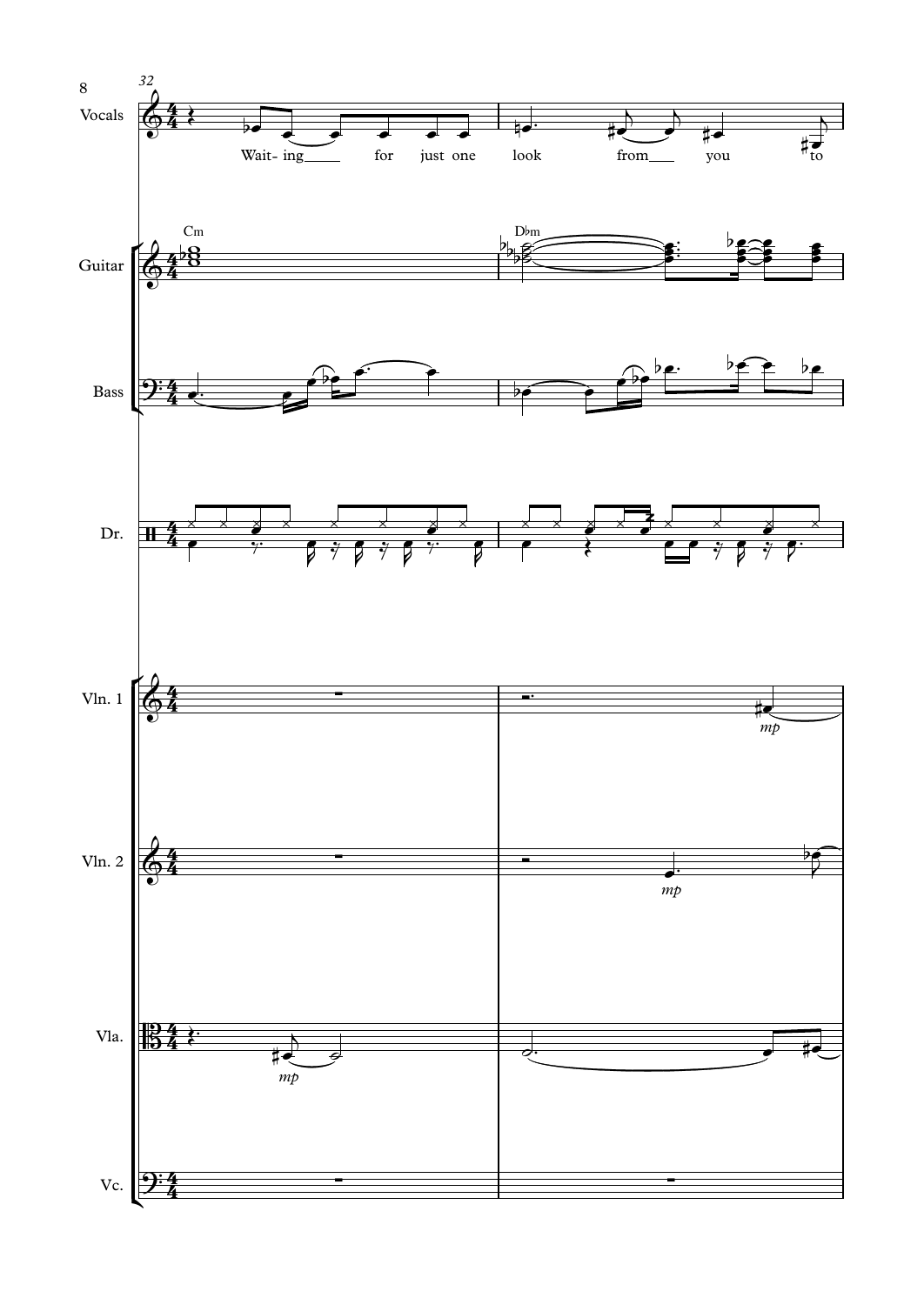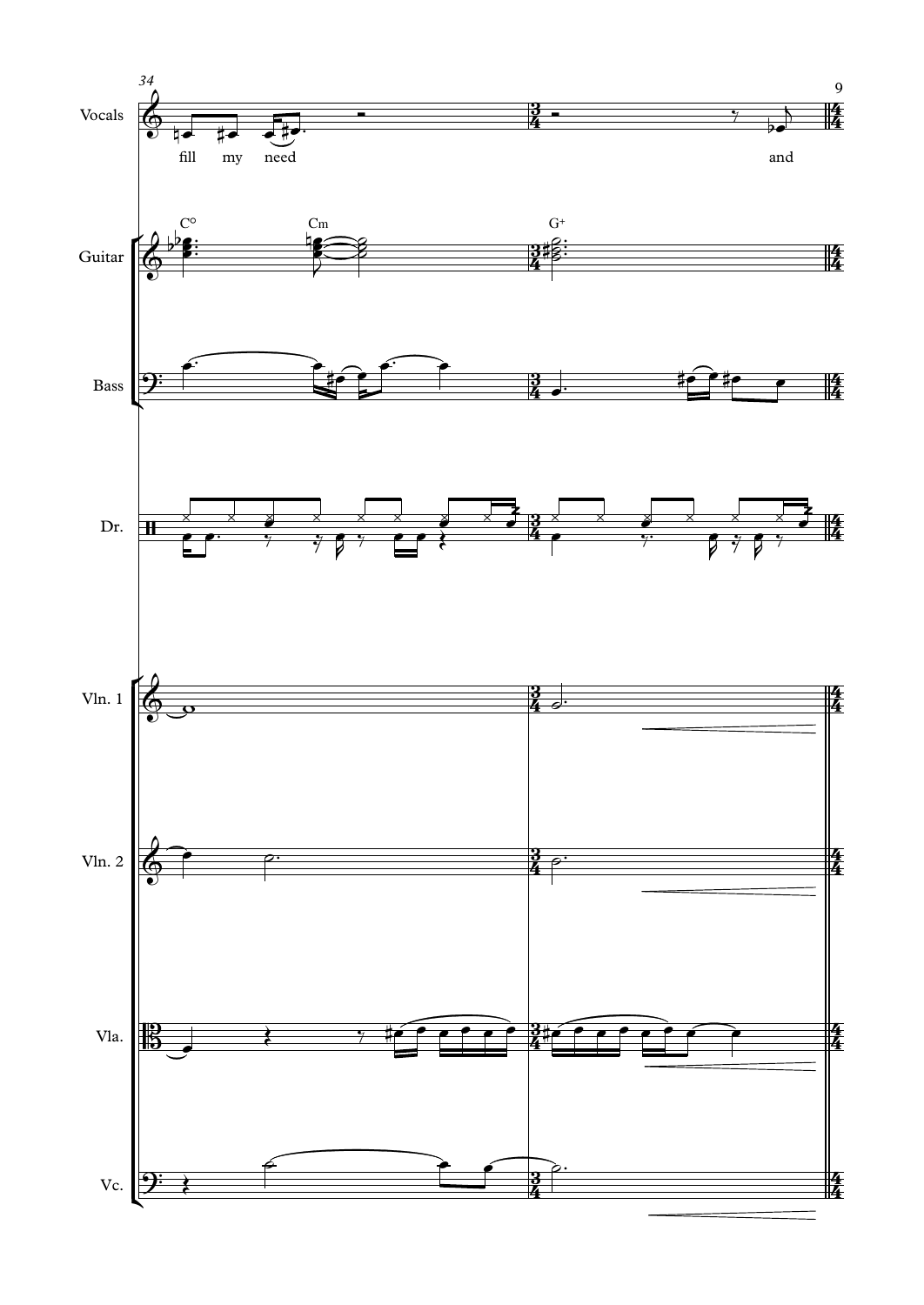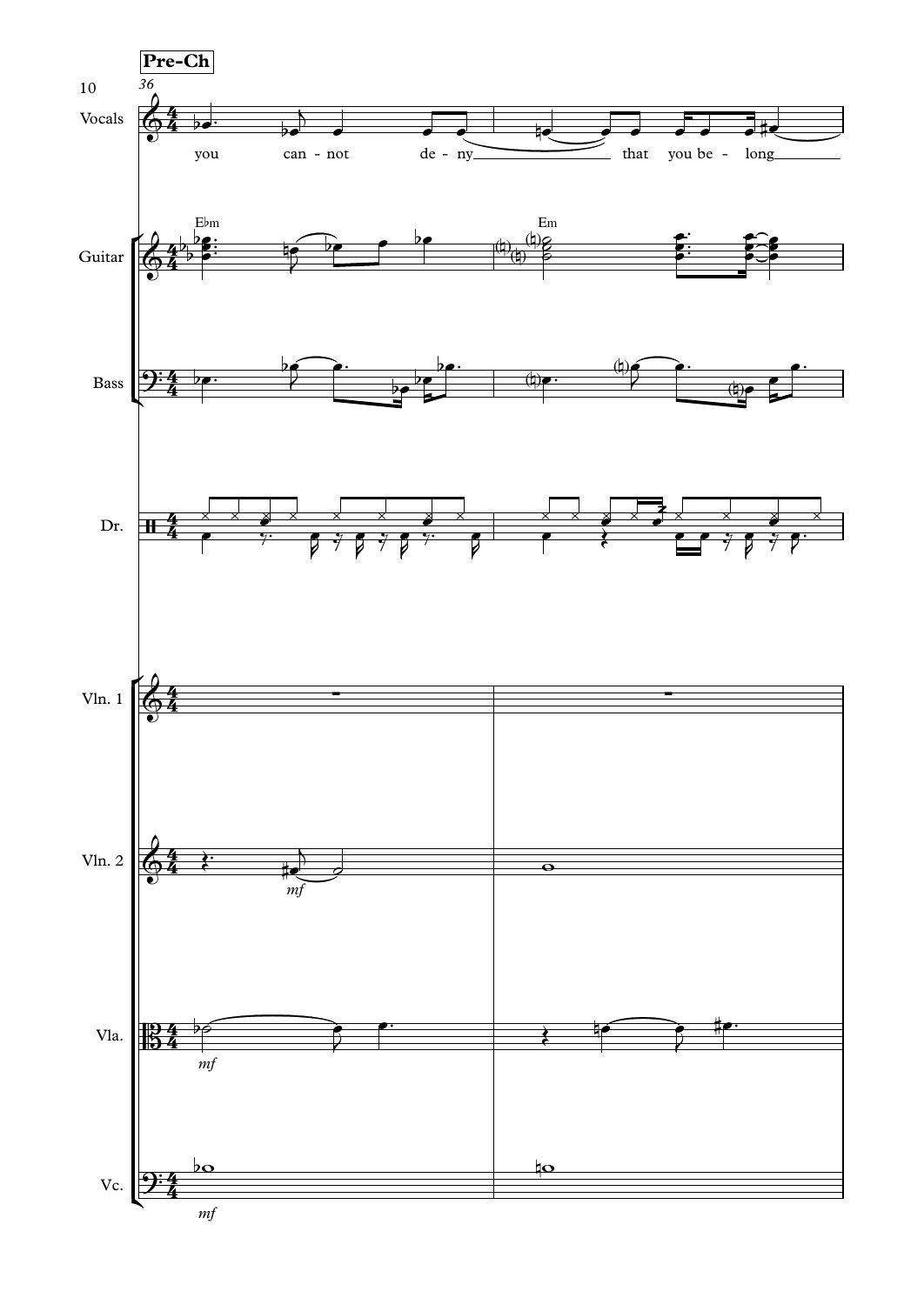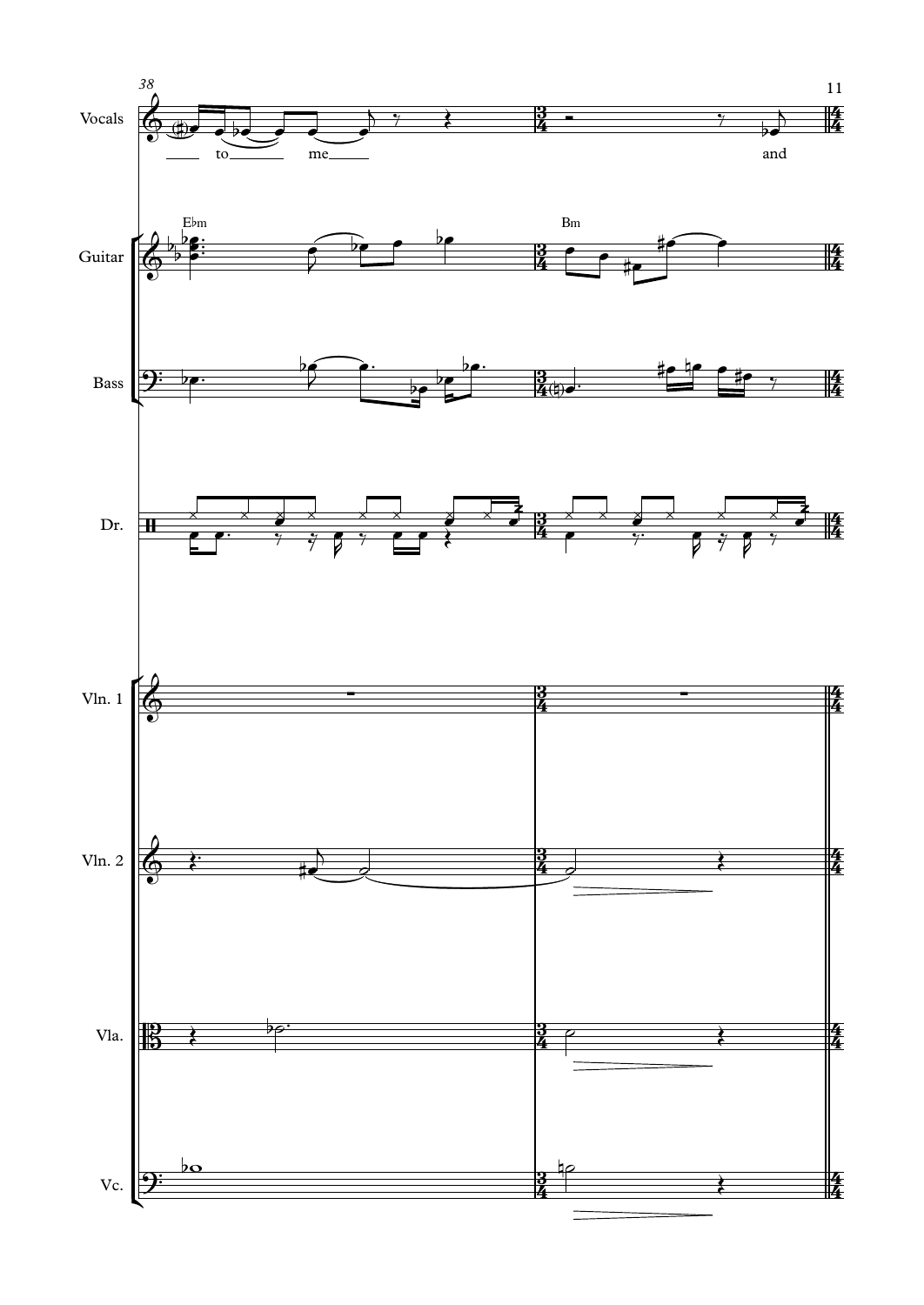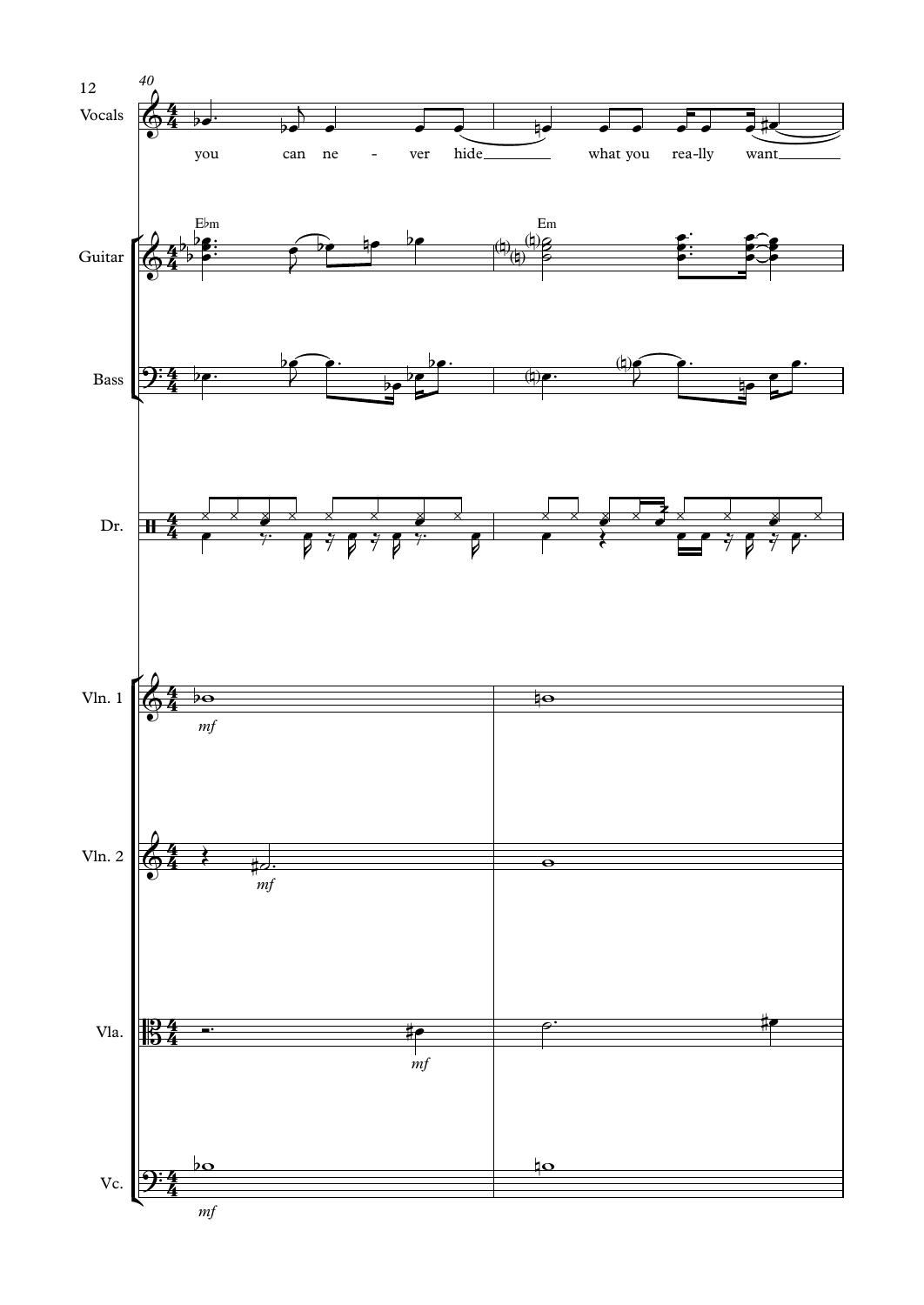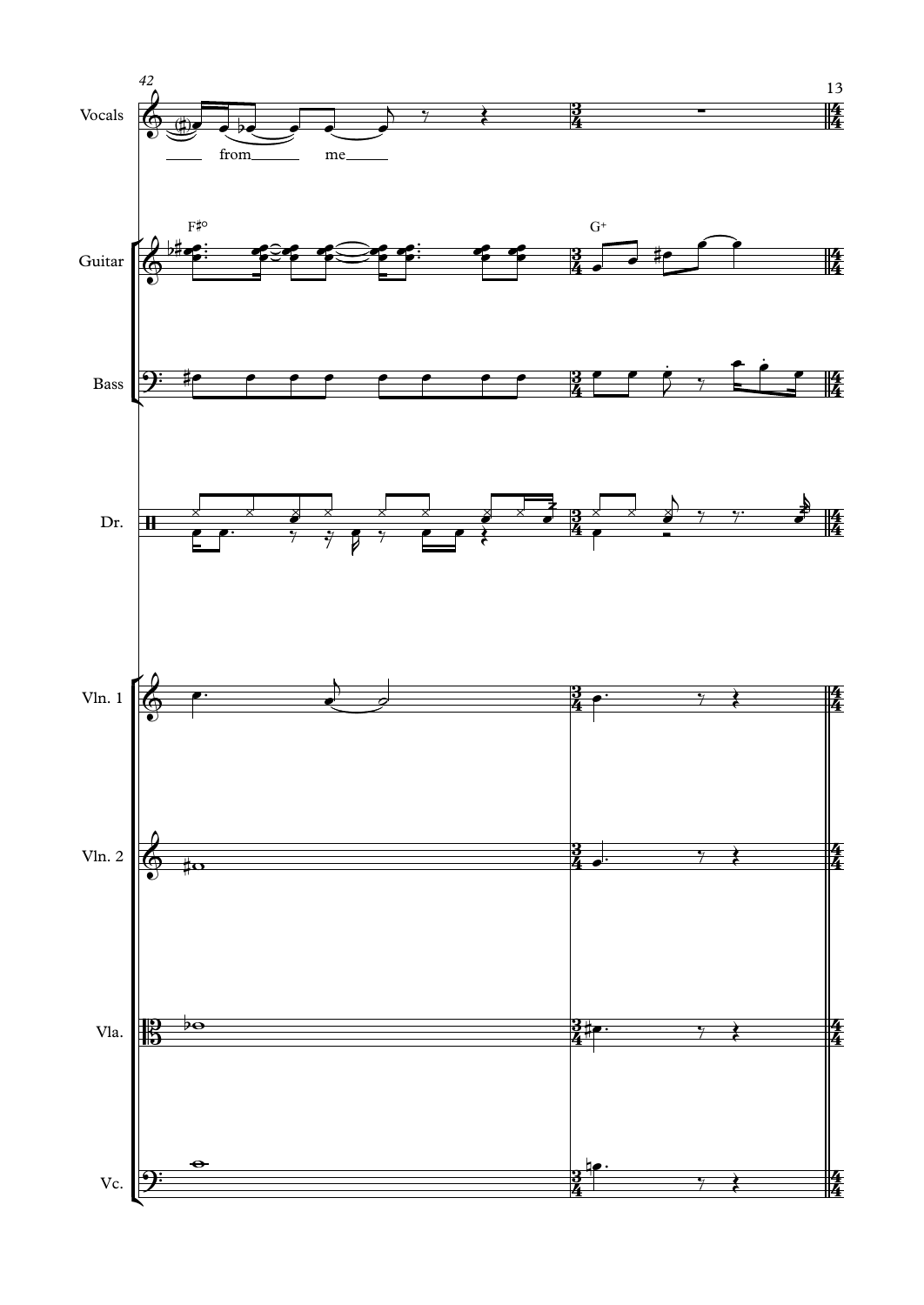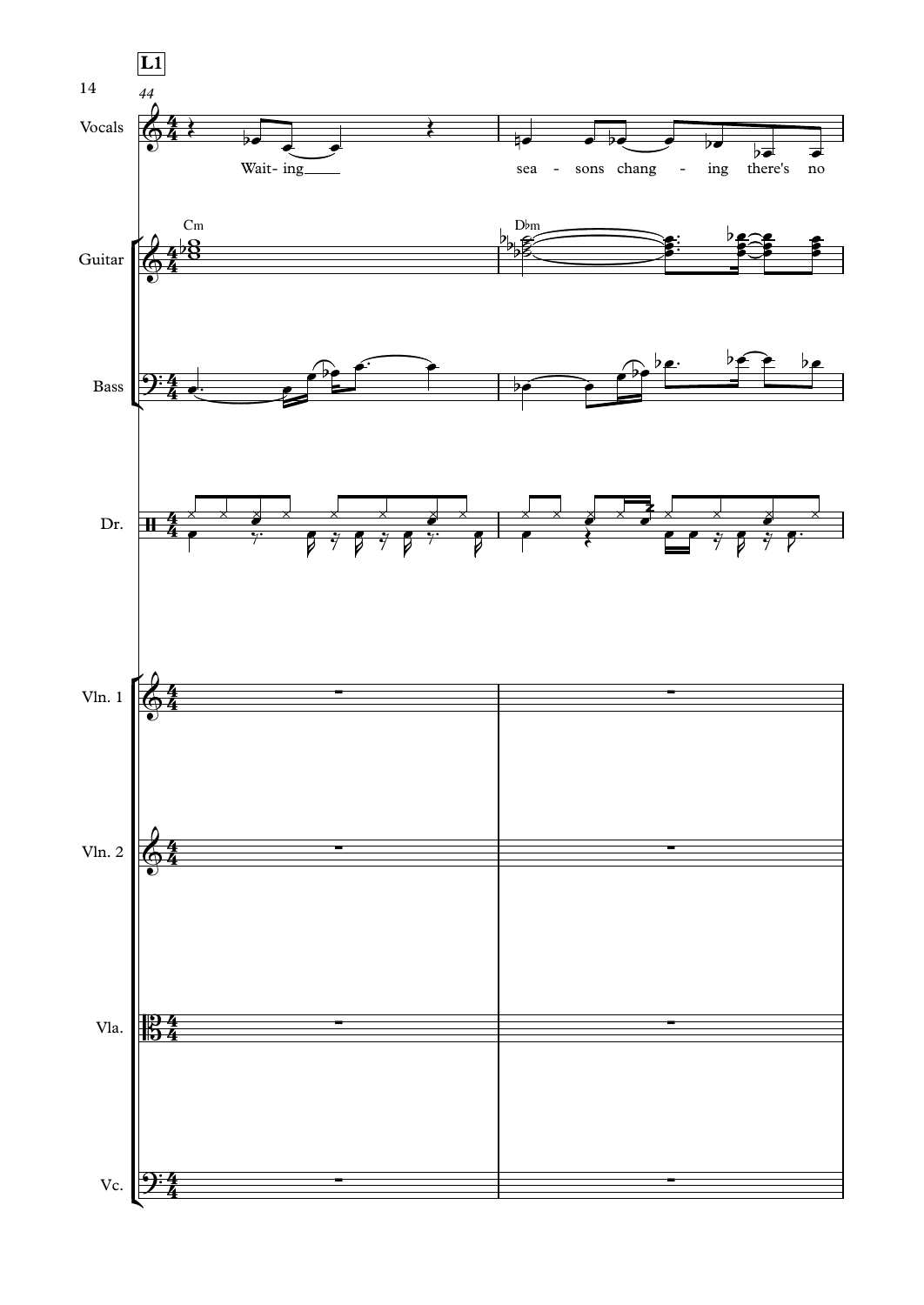

15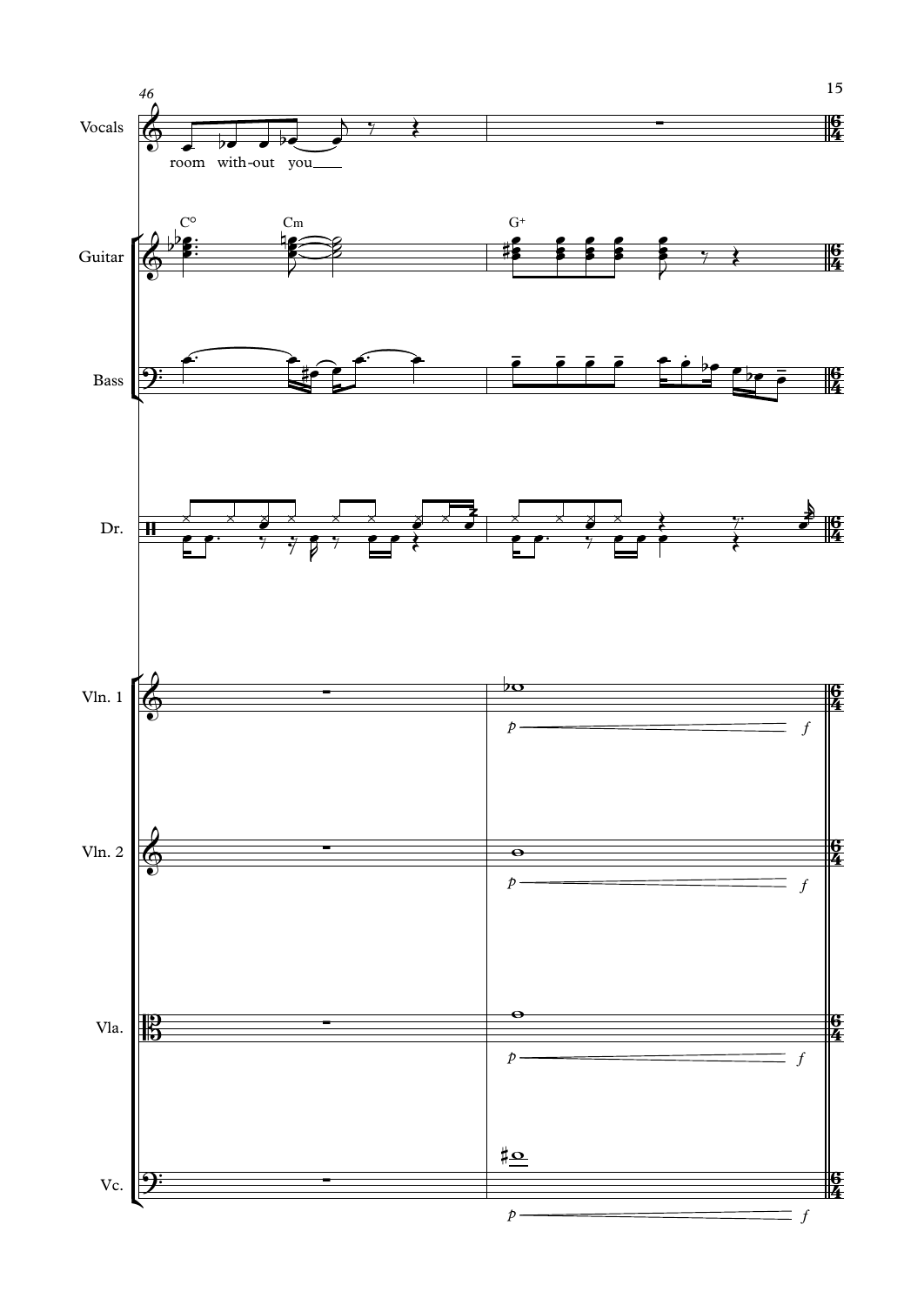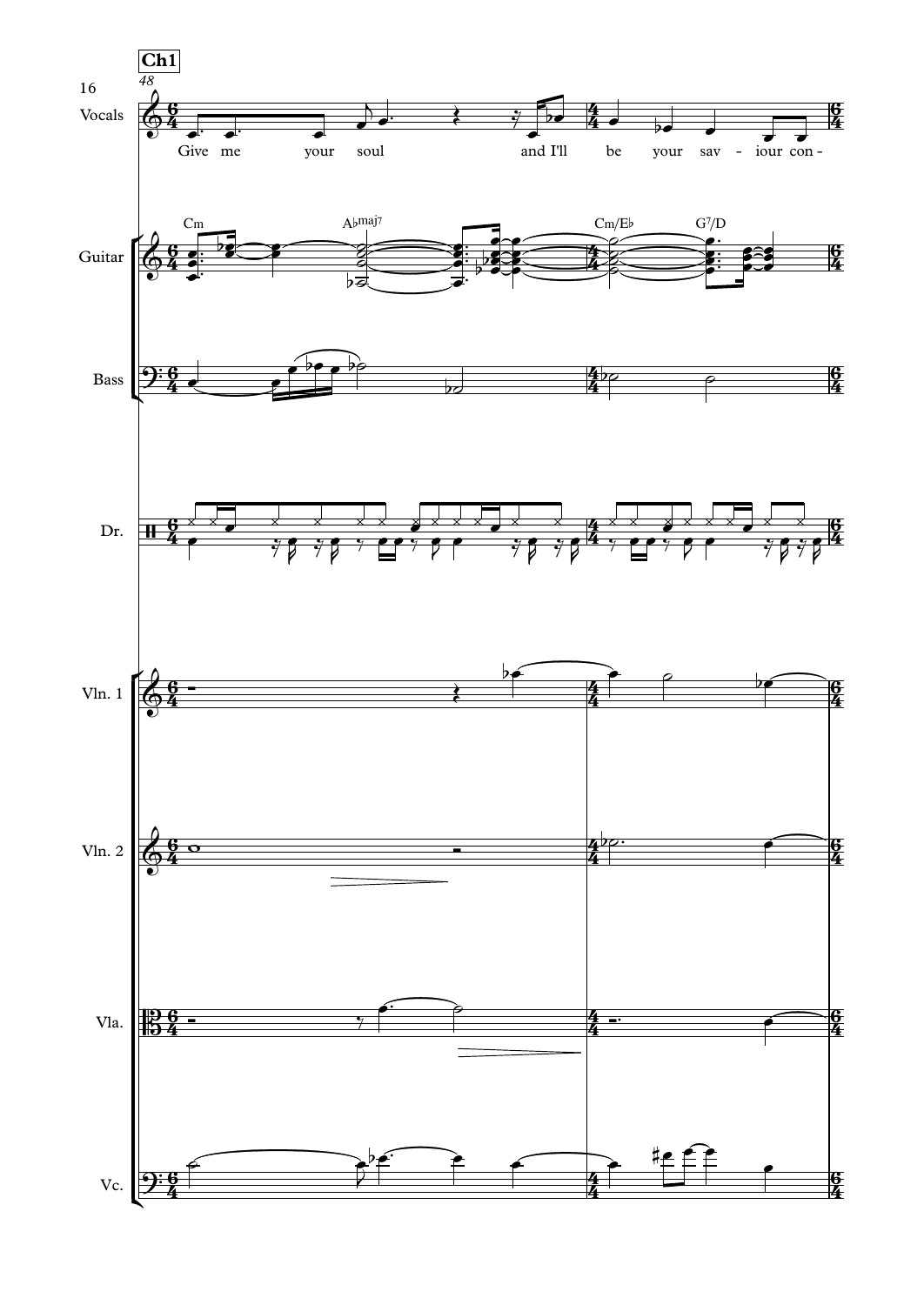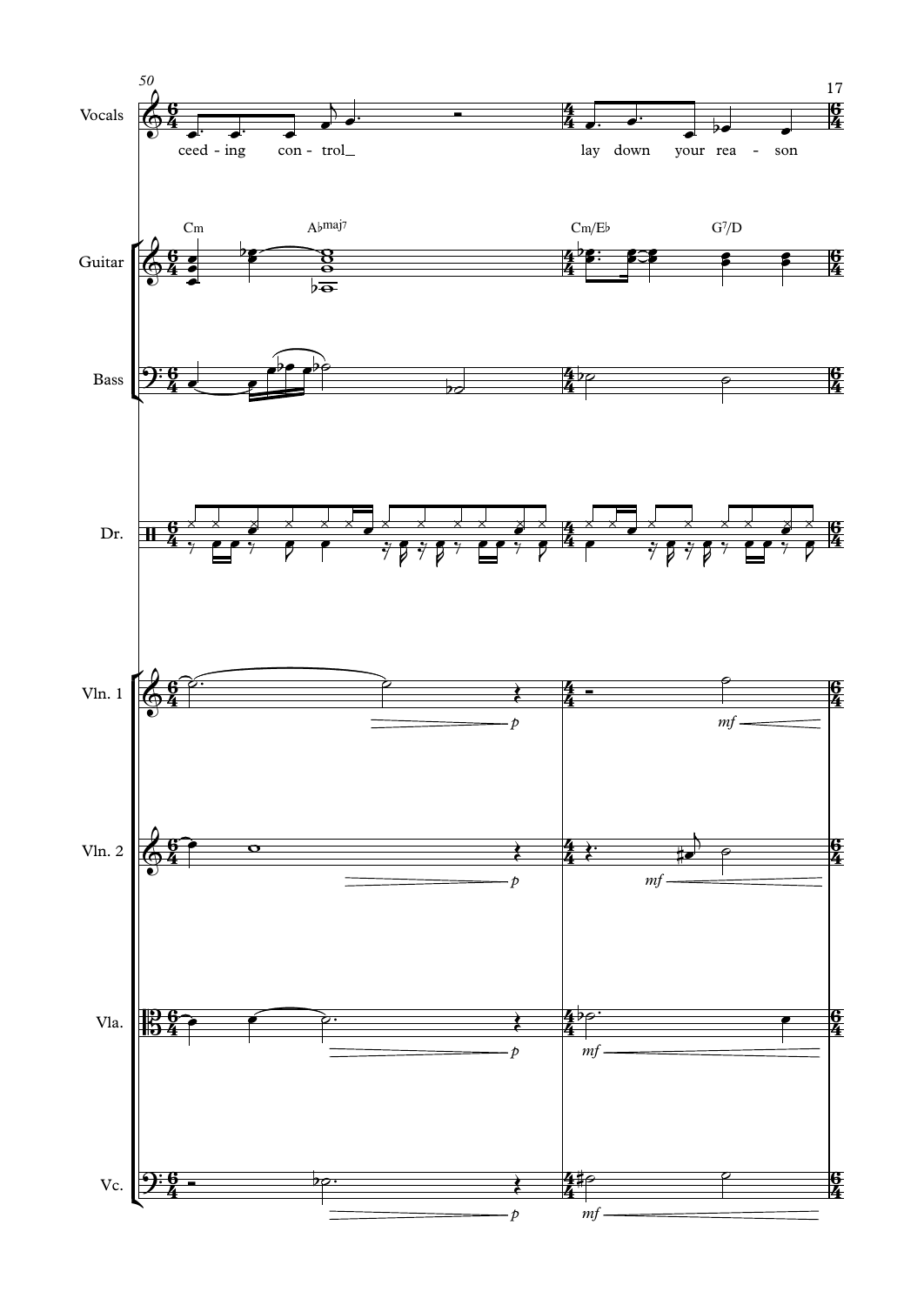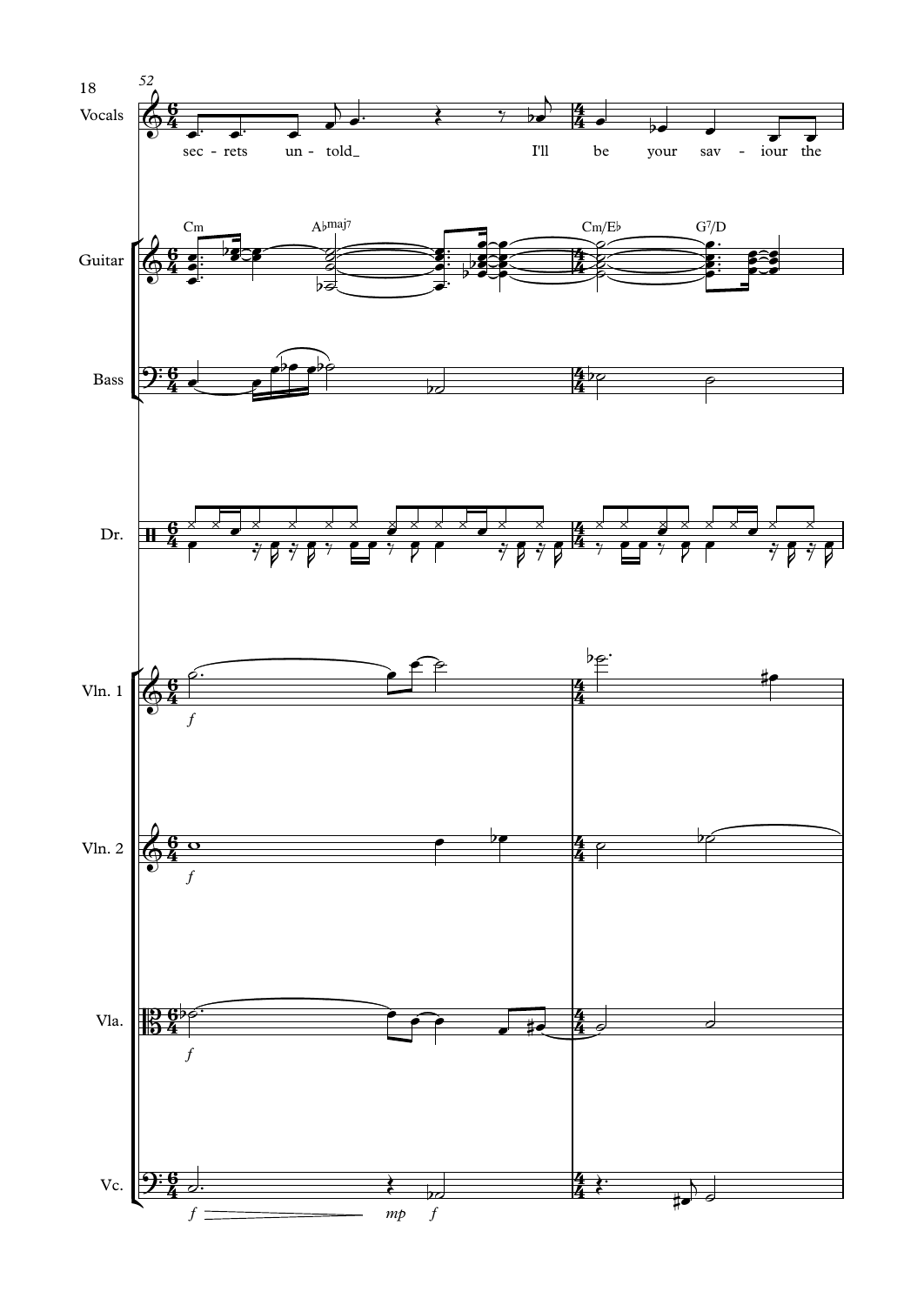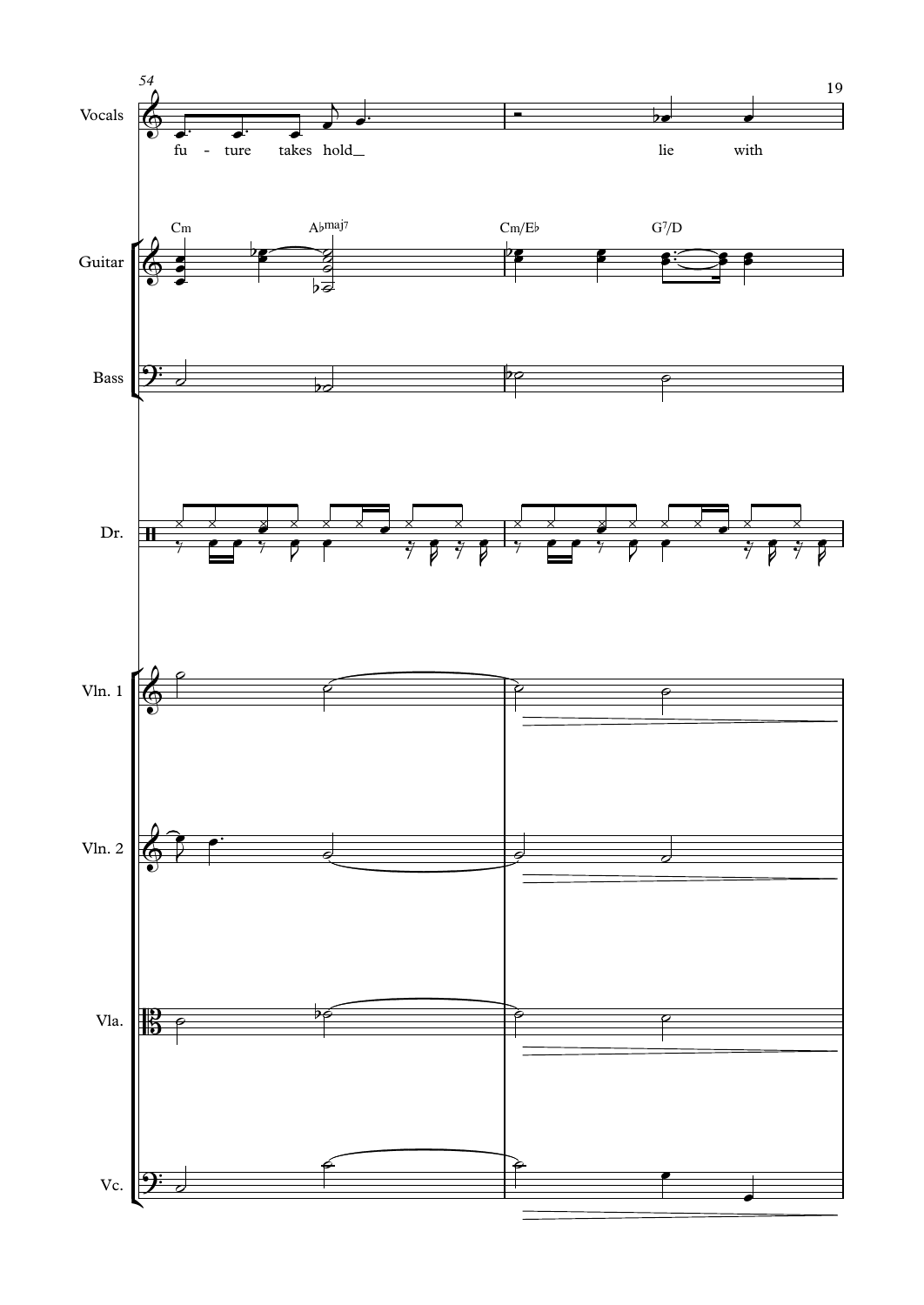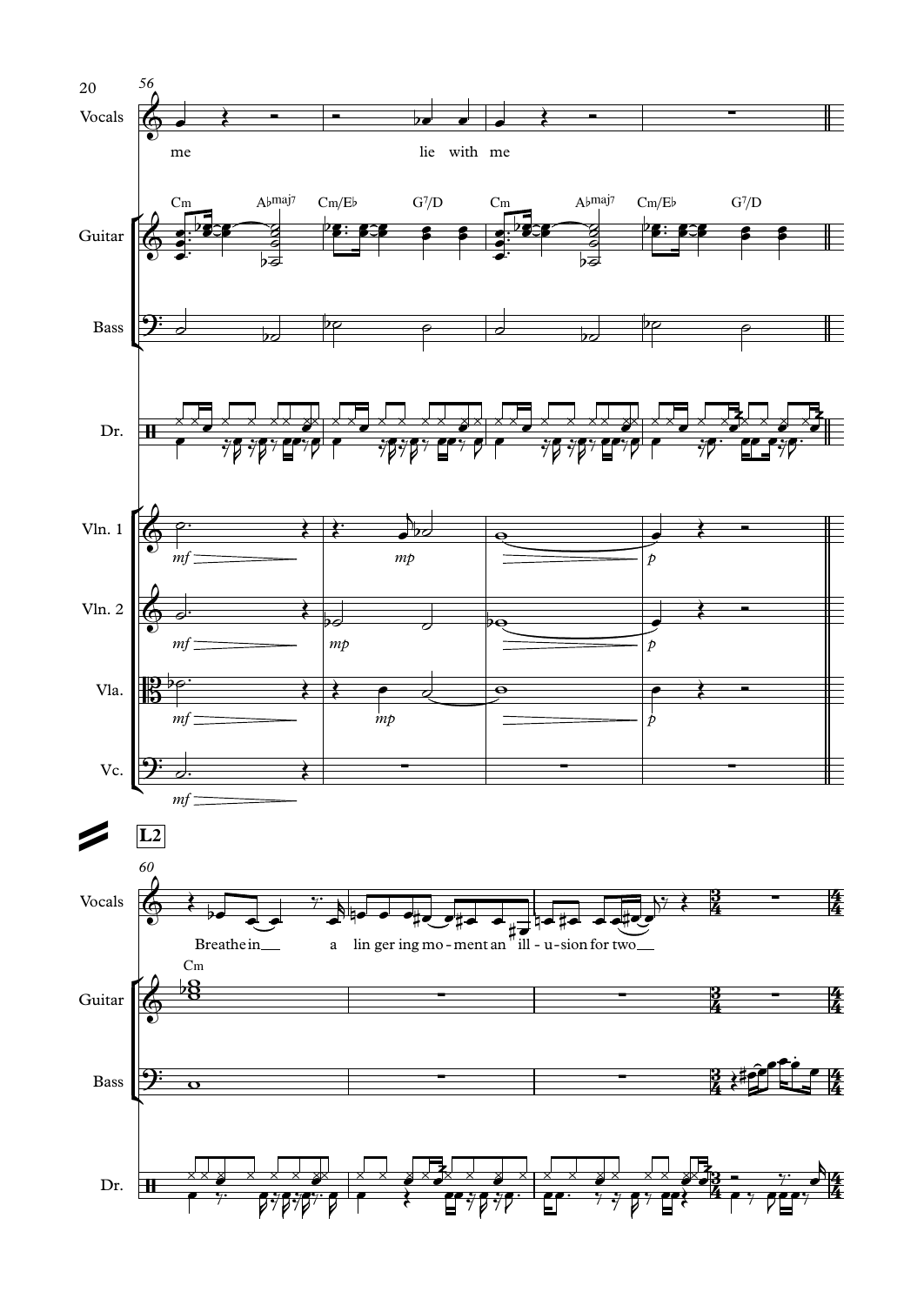

*mp*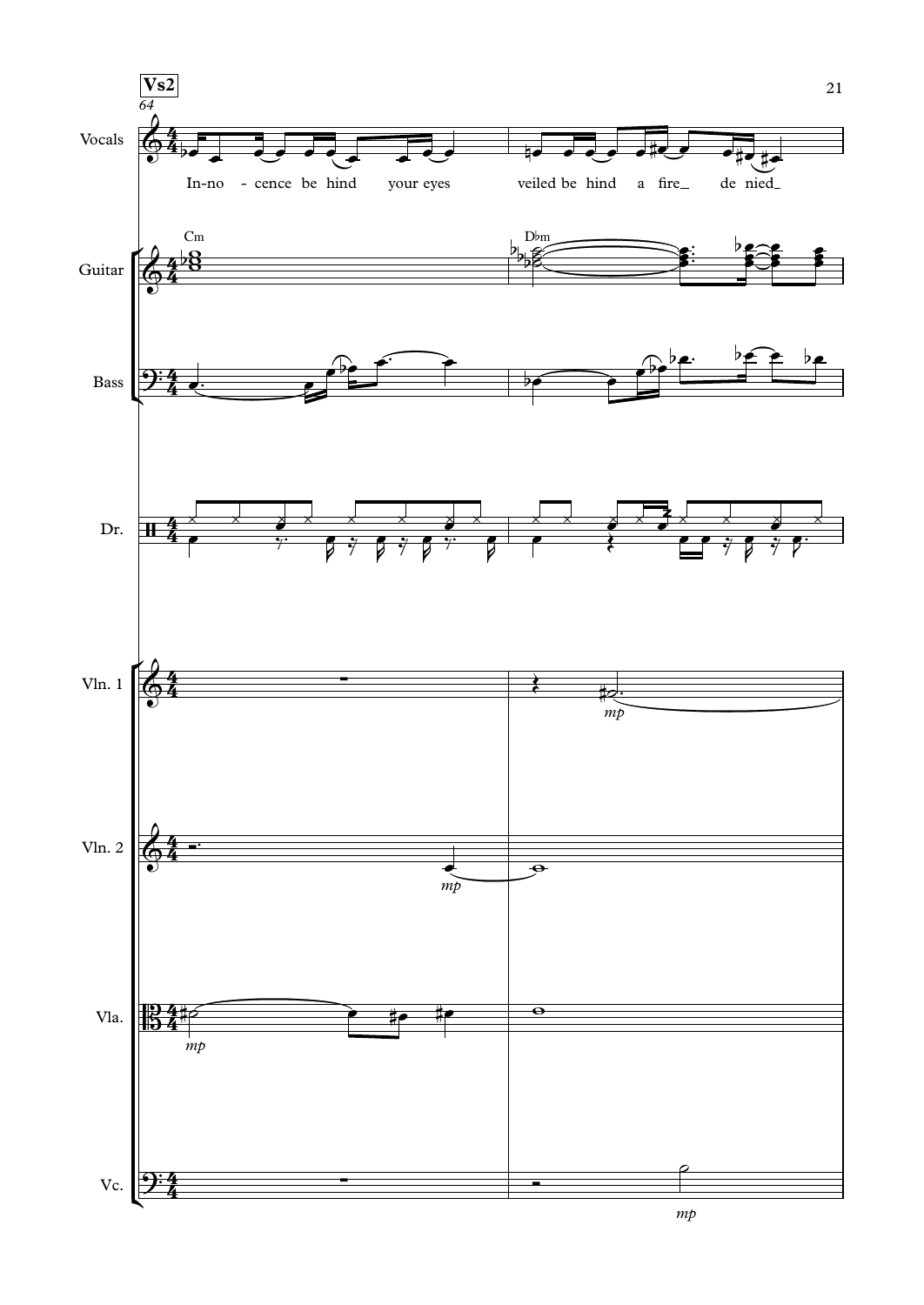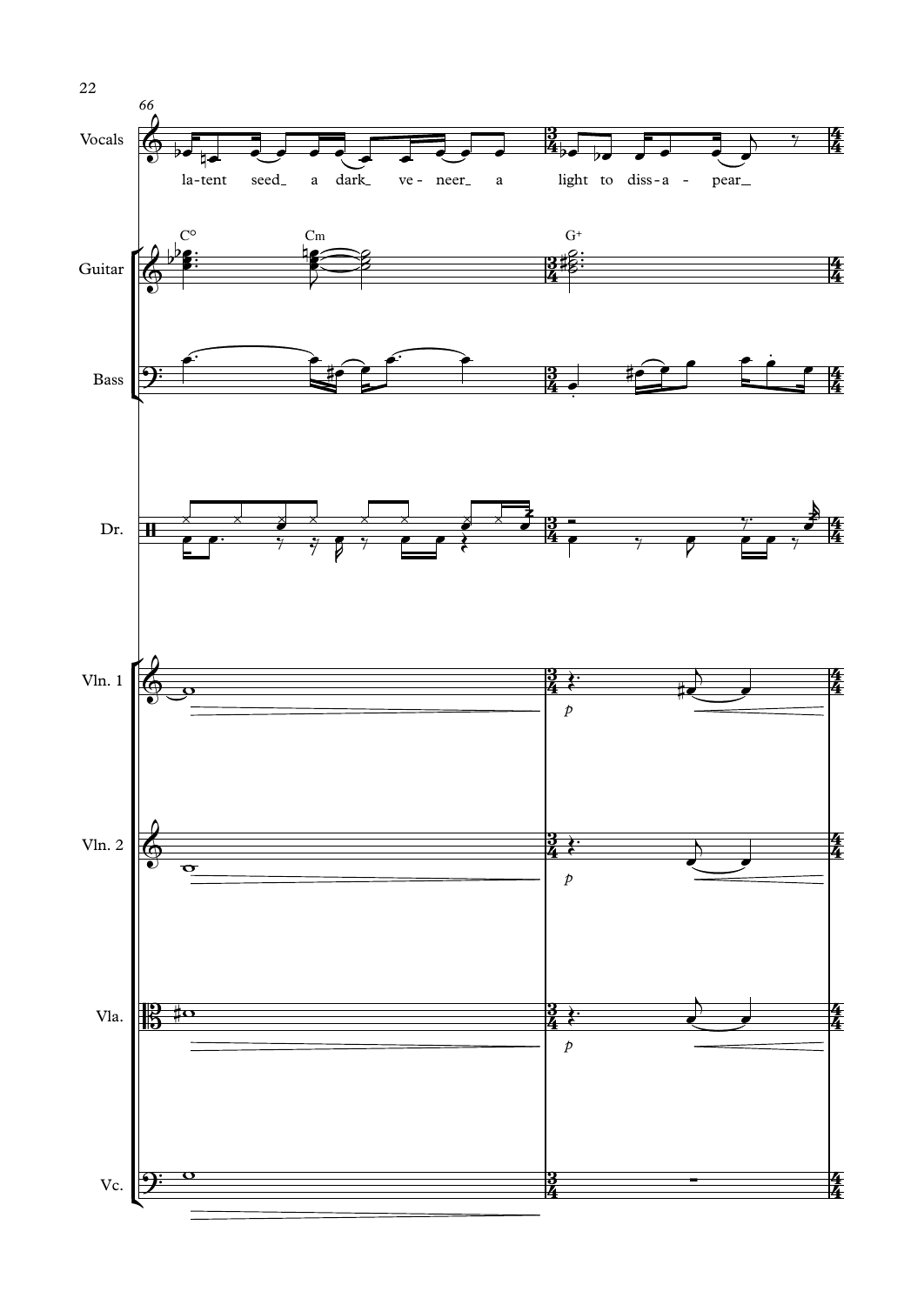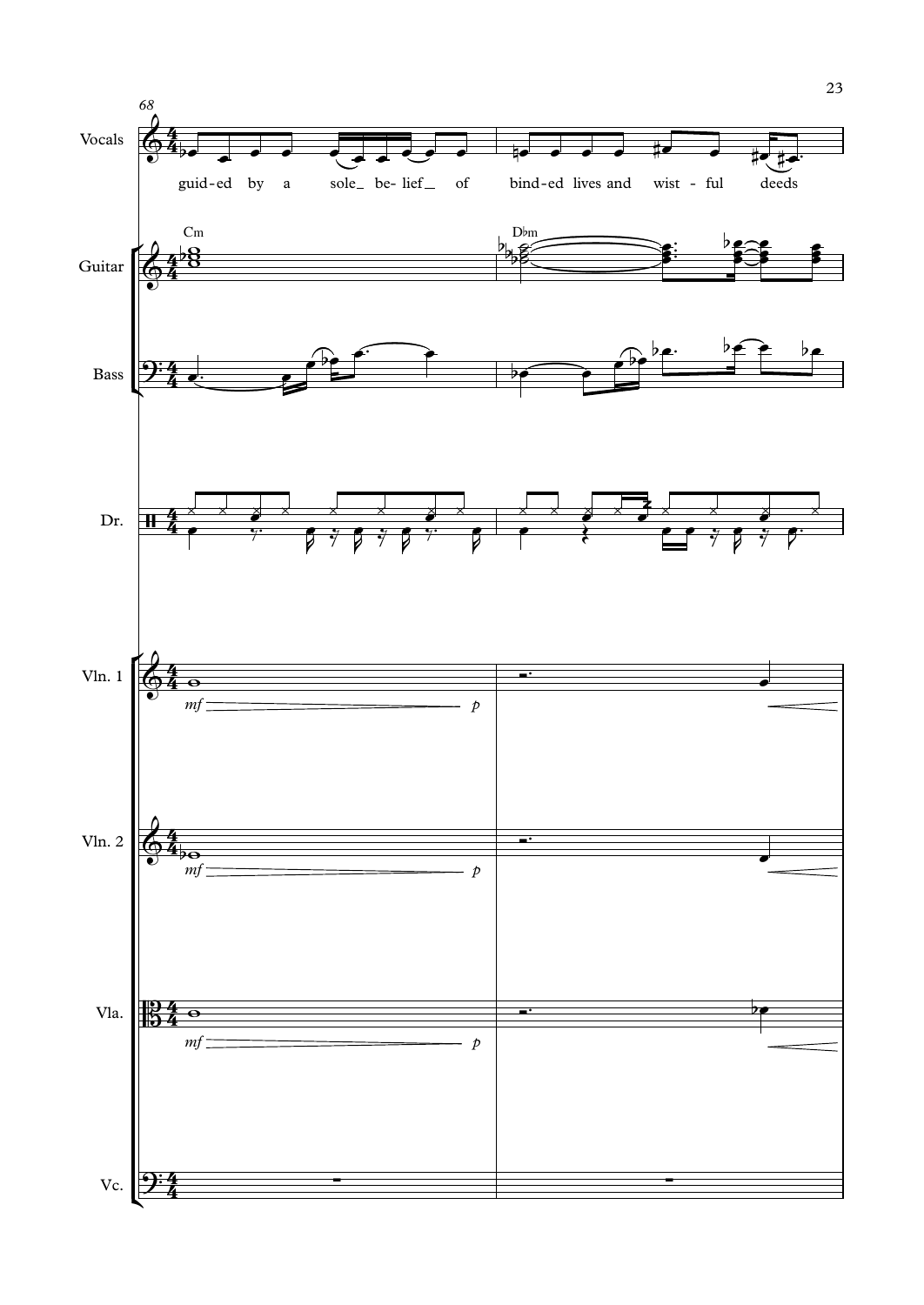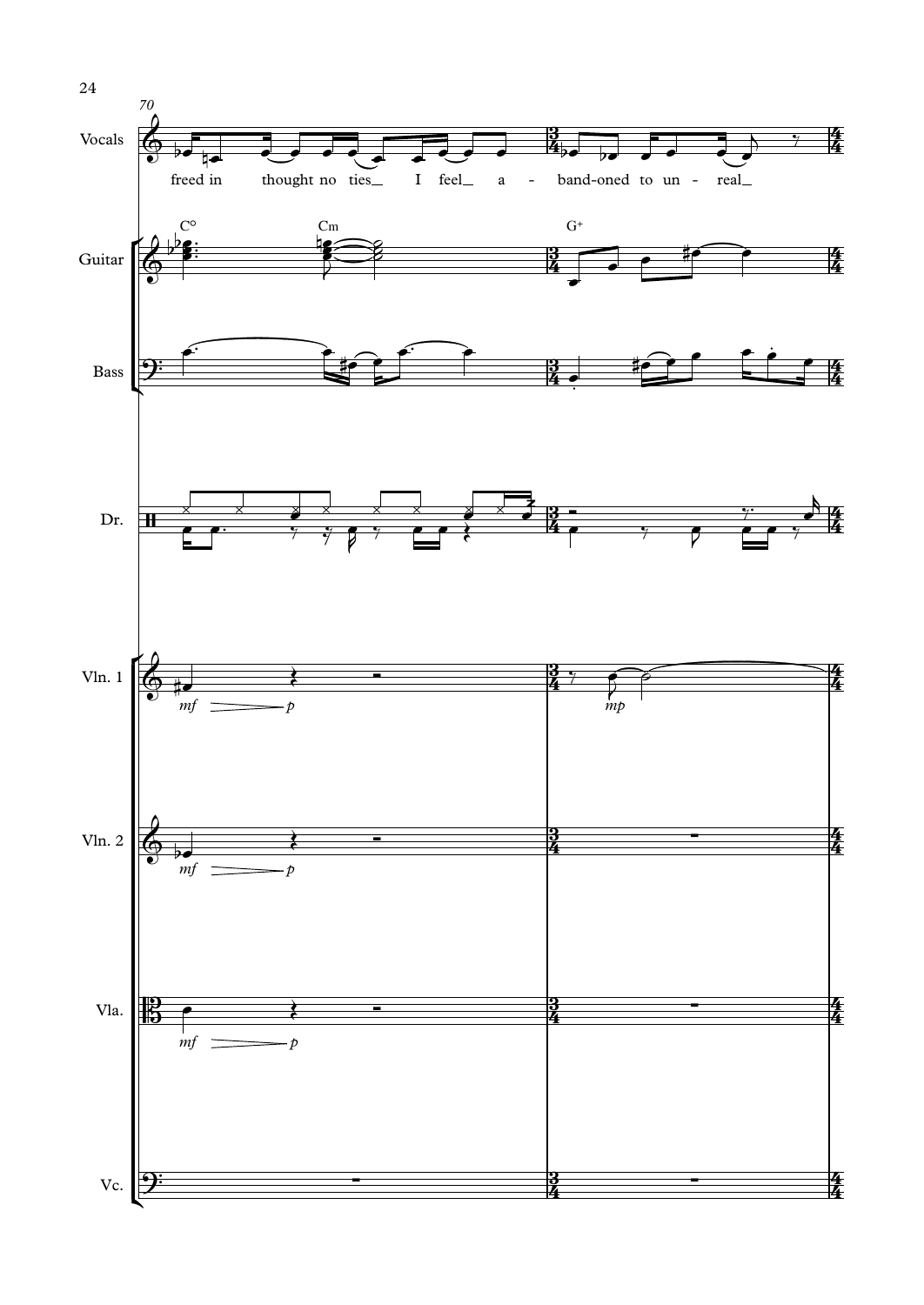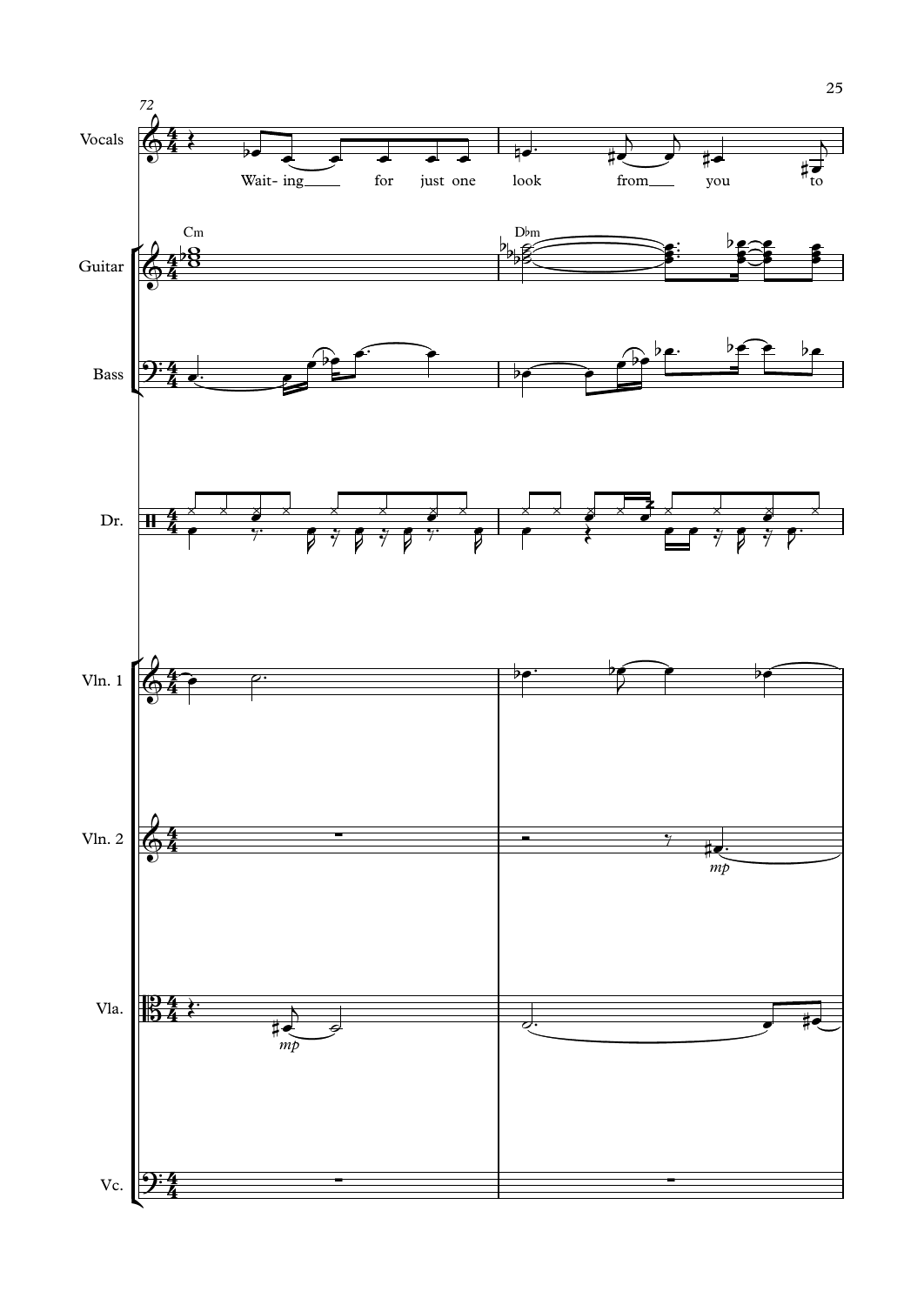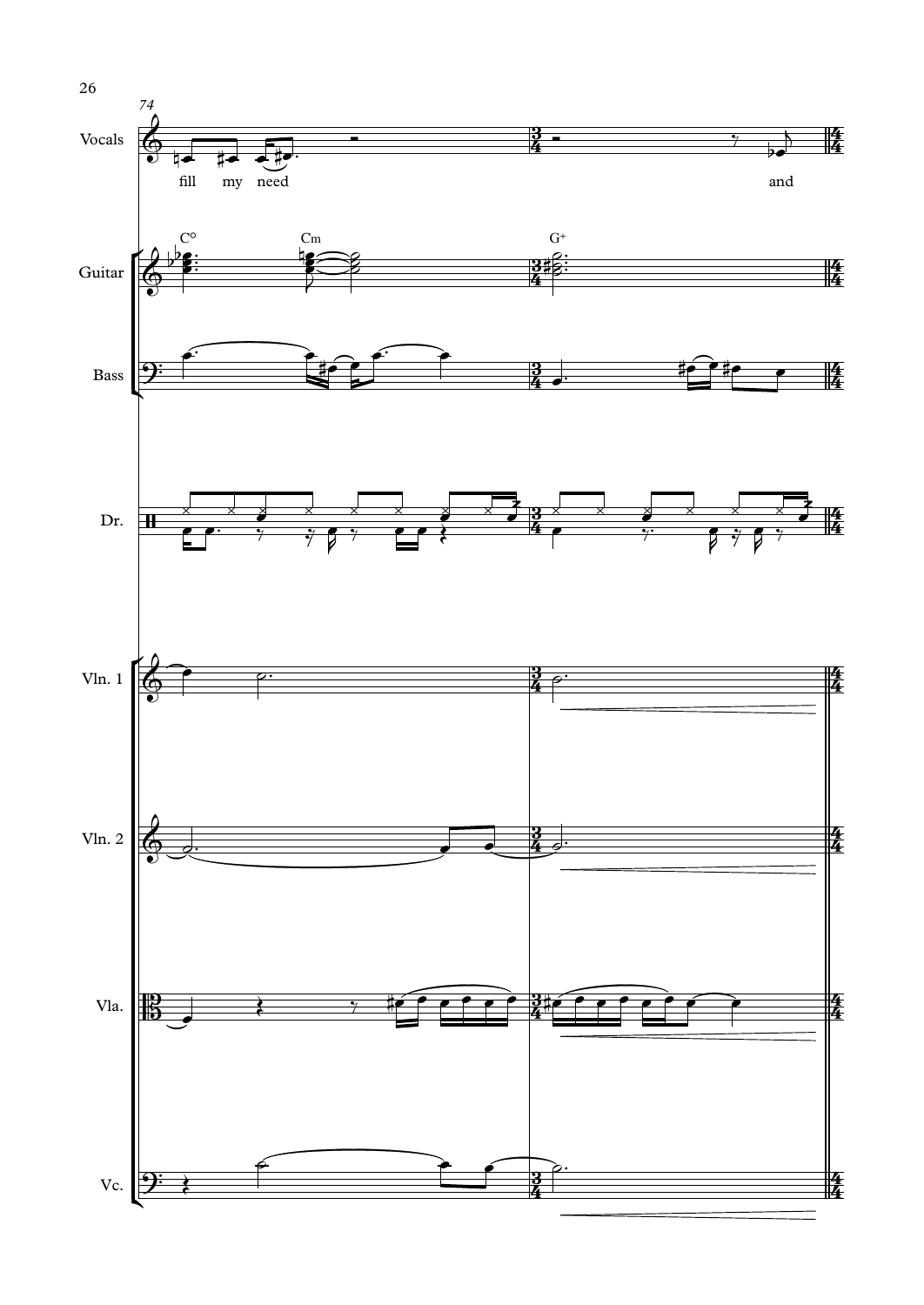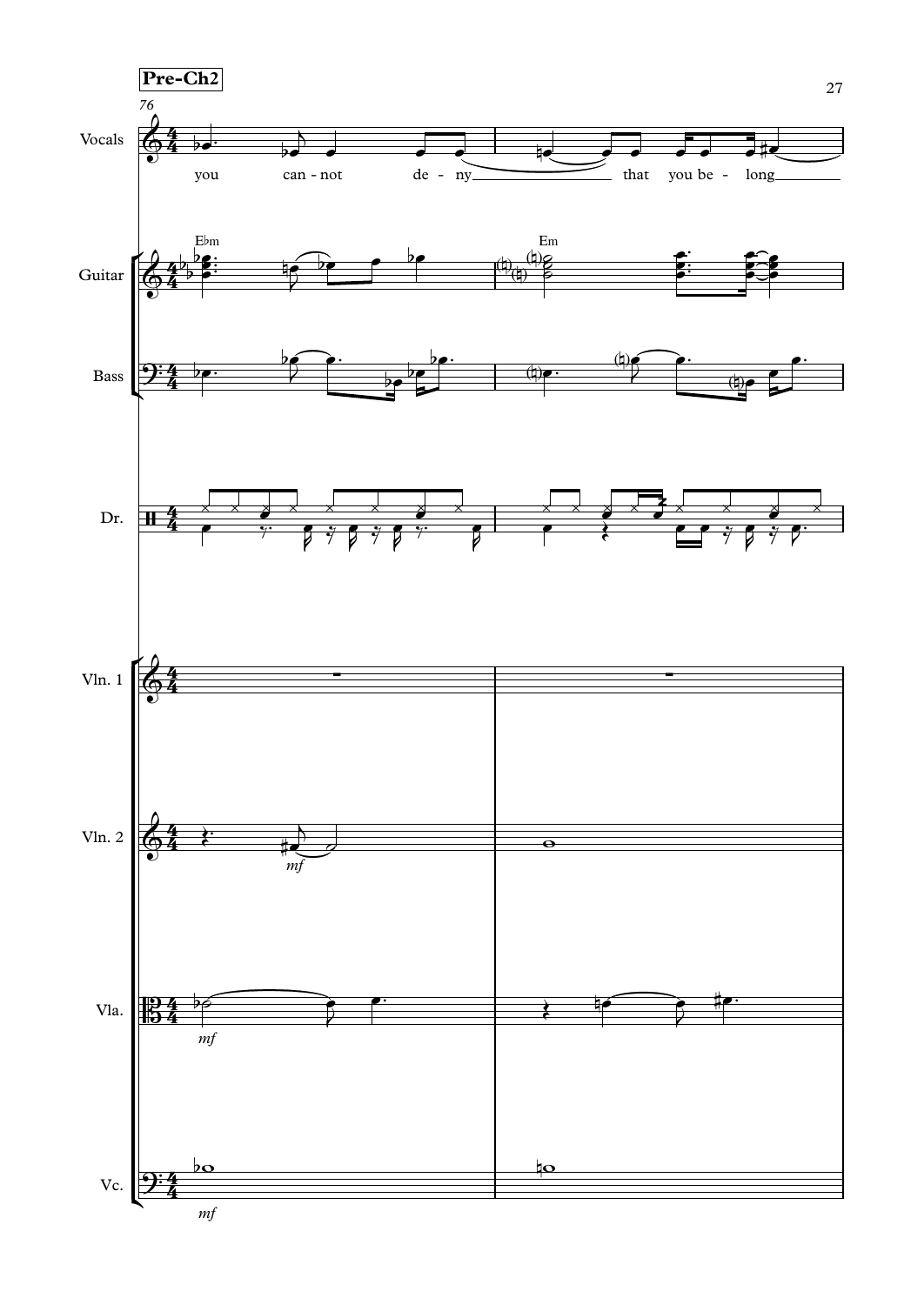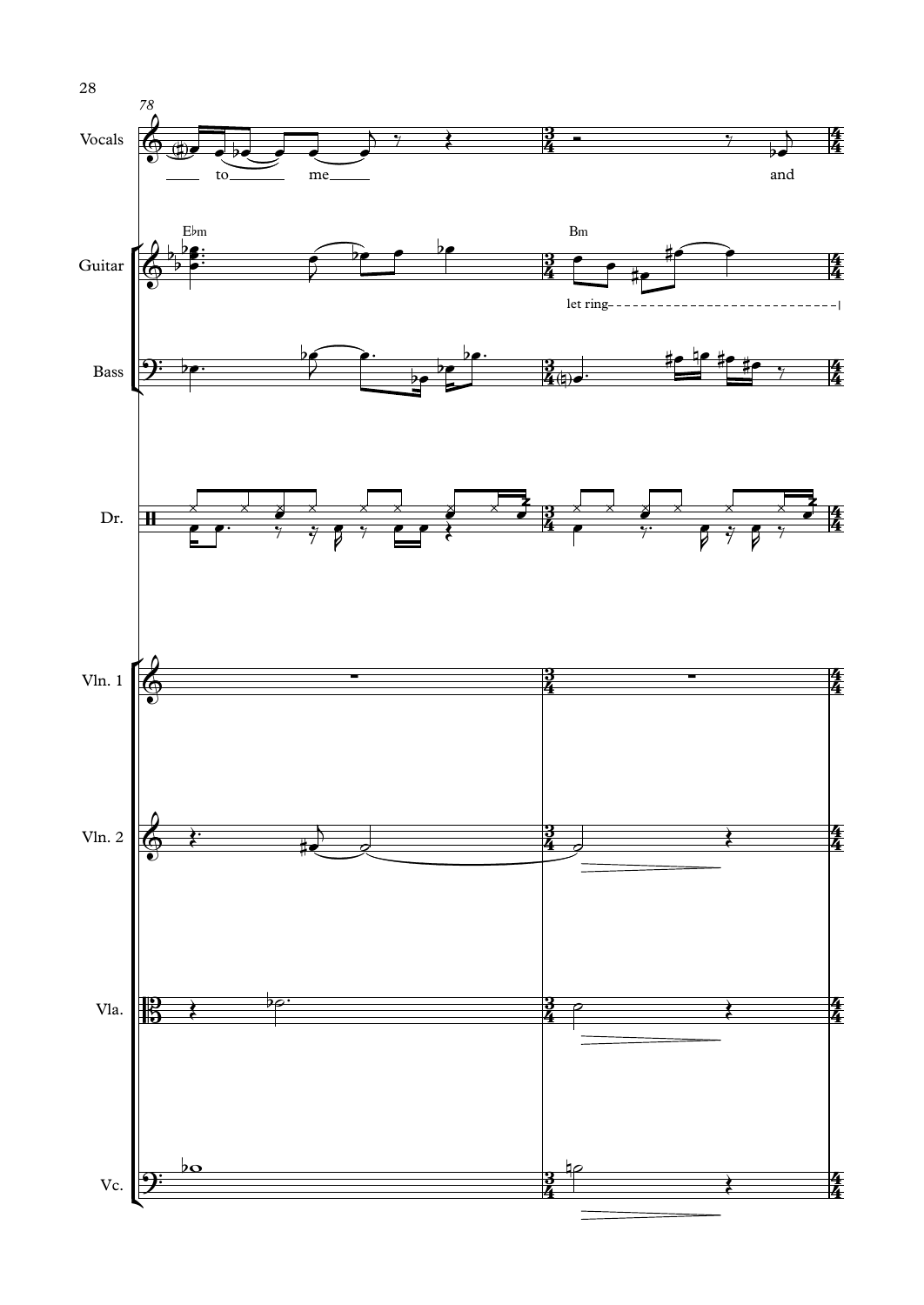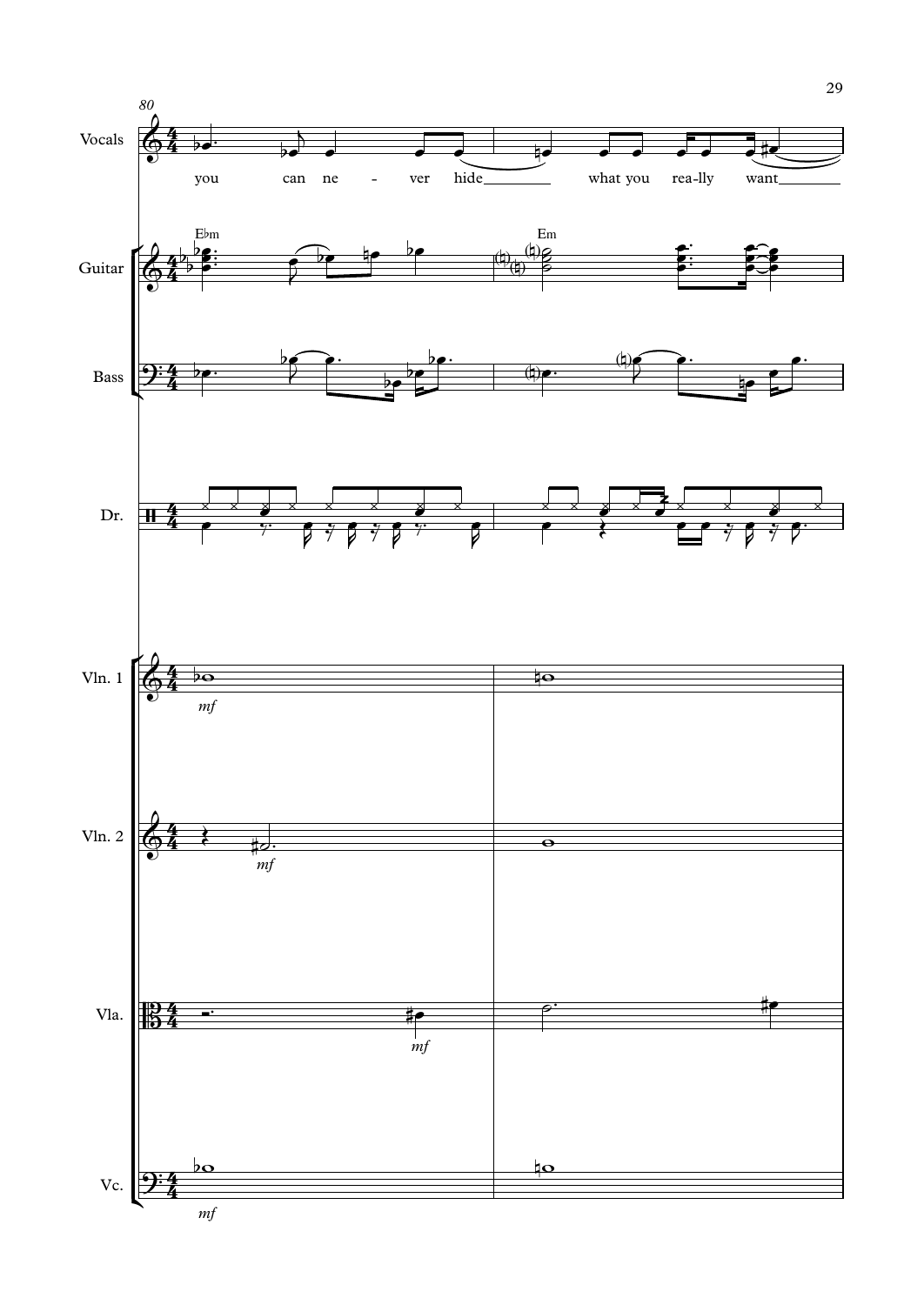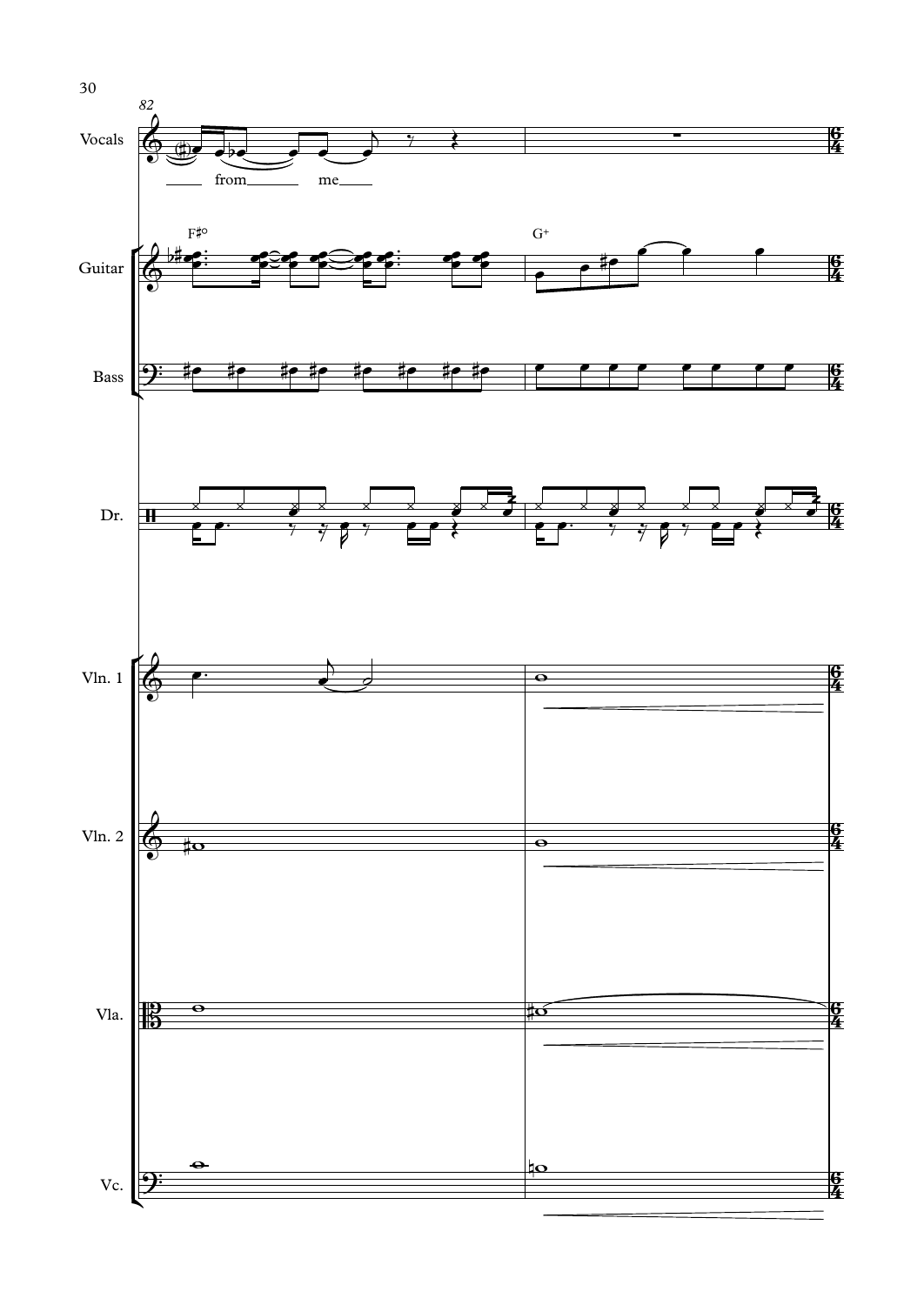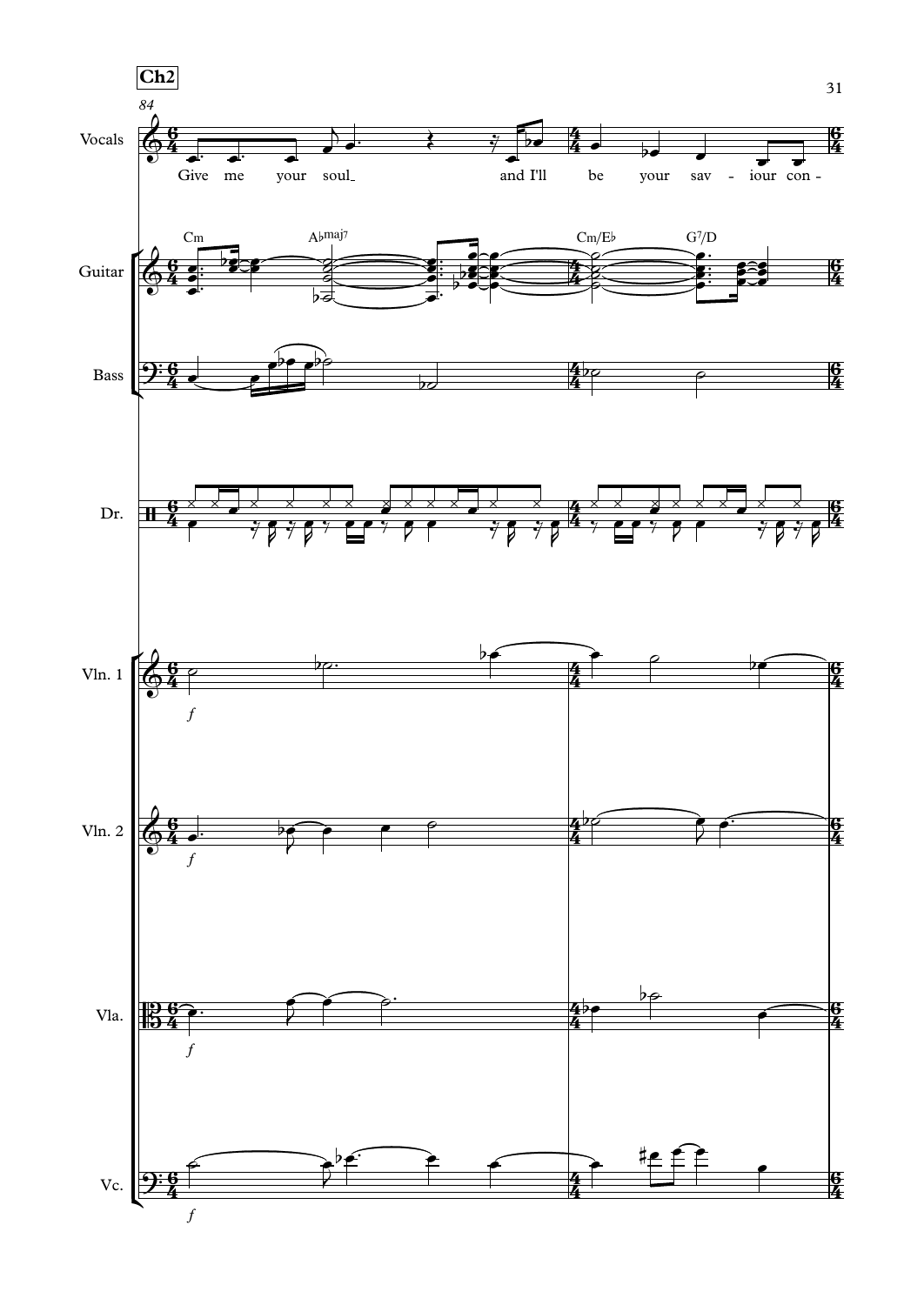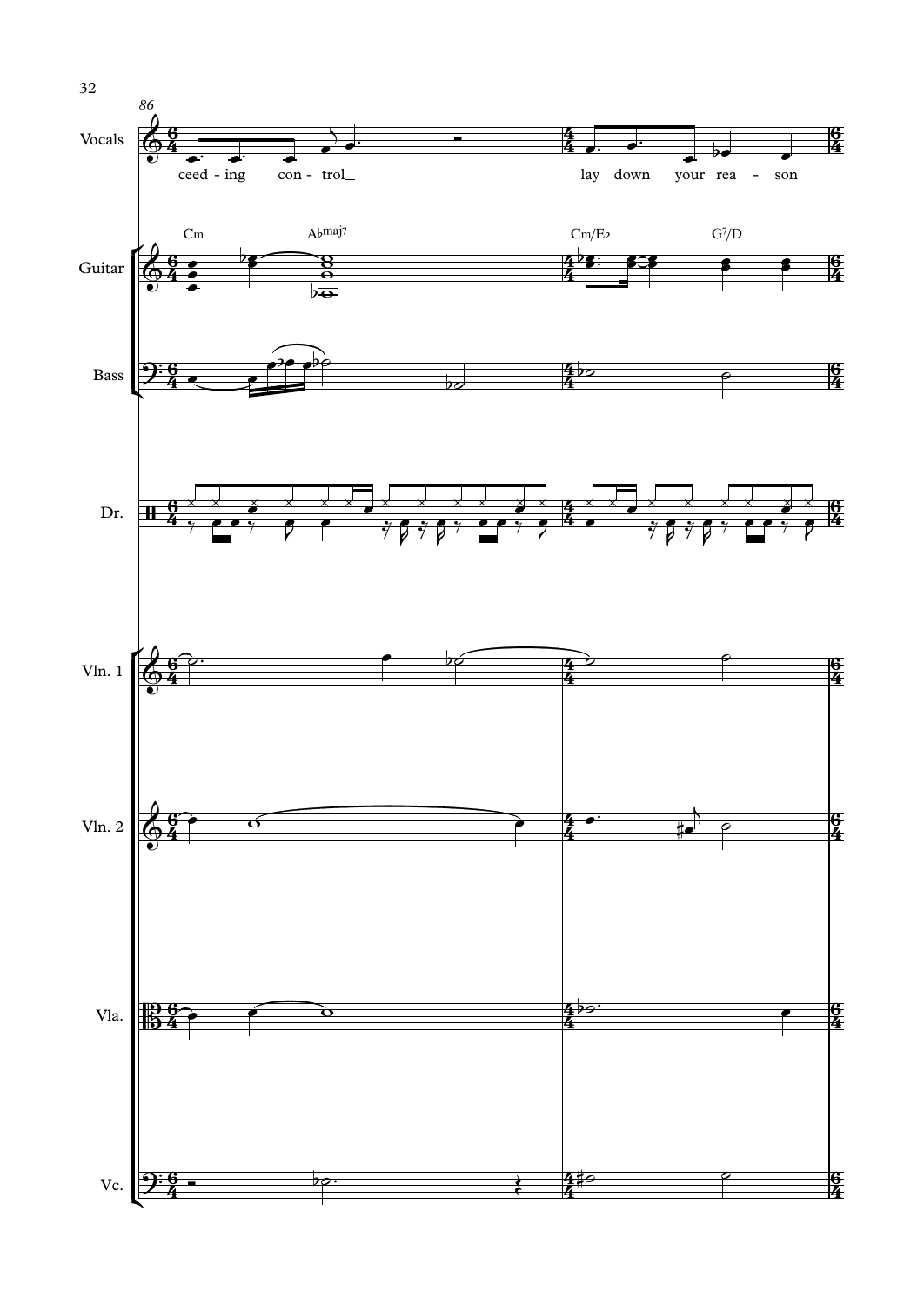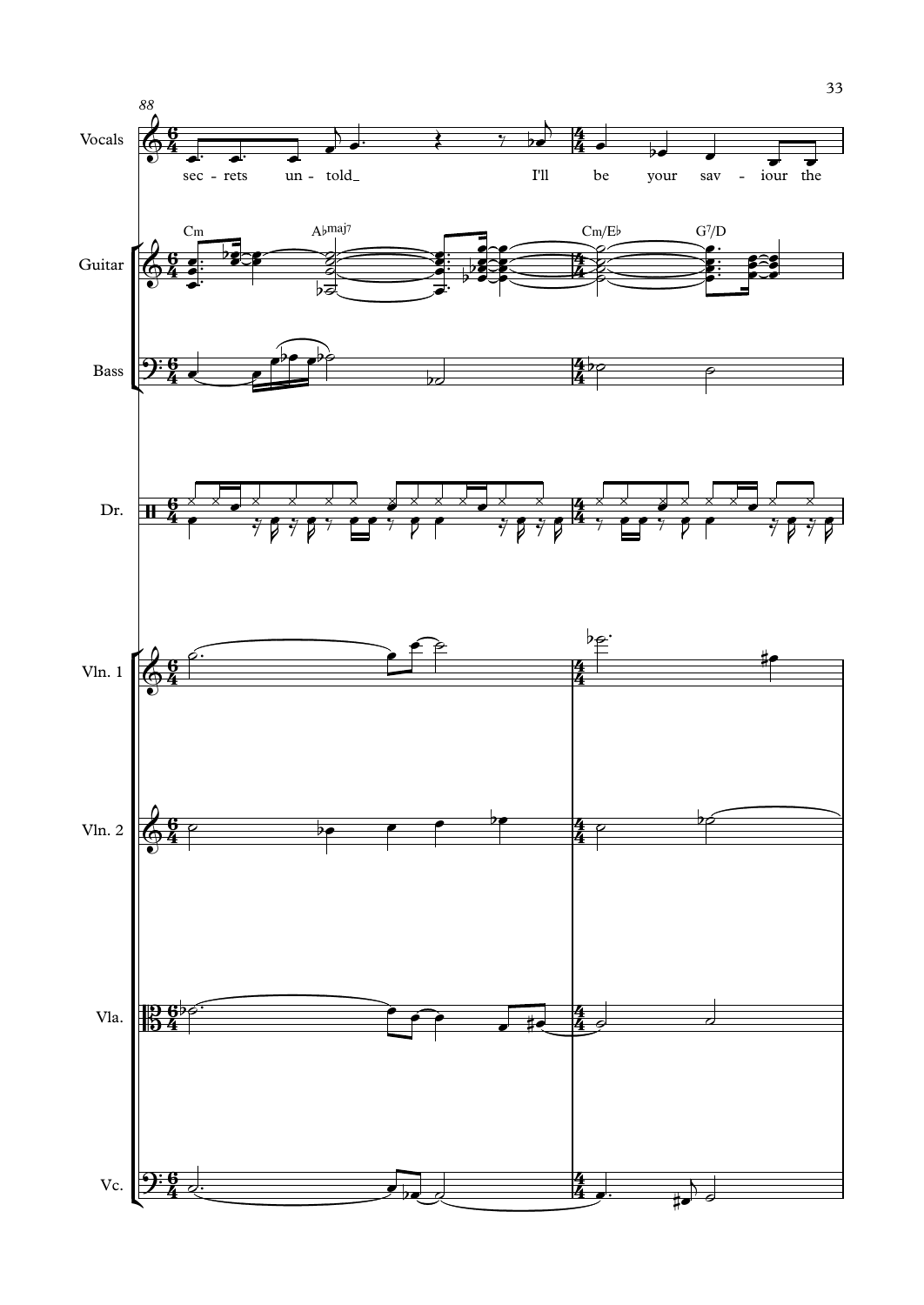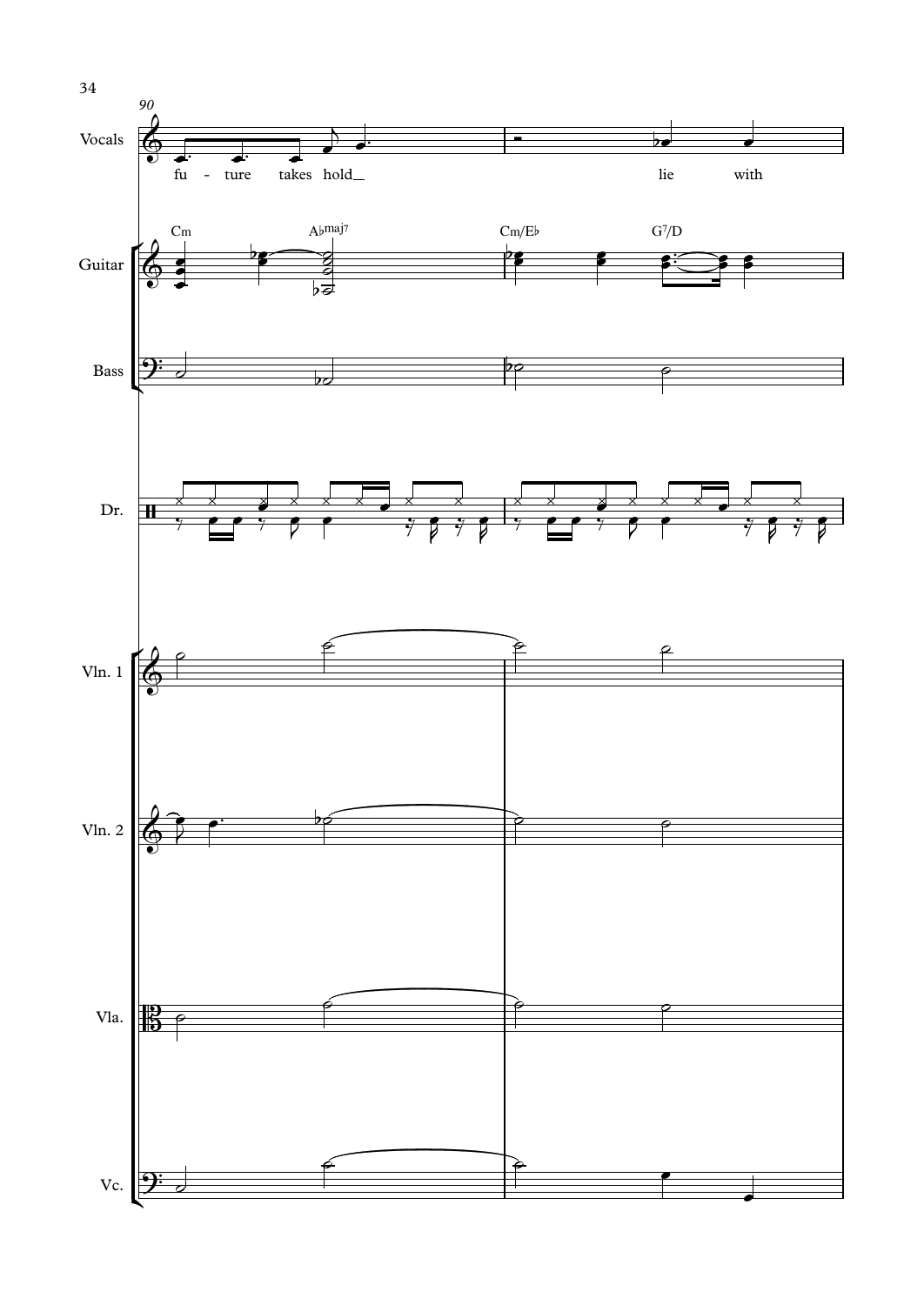

·mp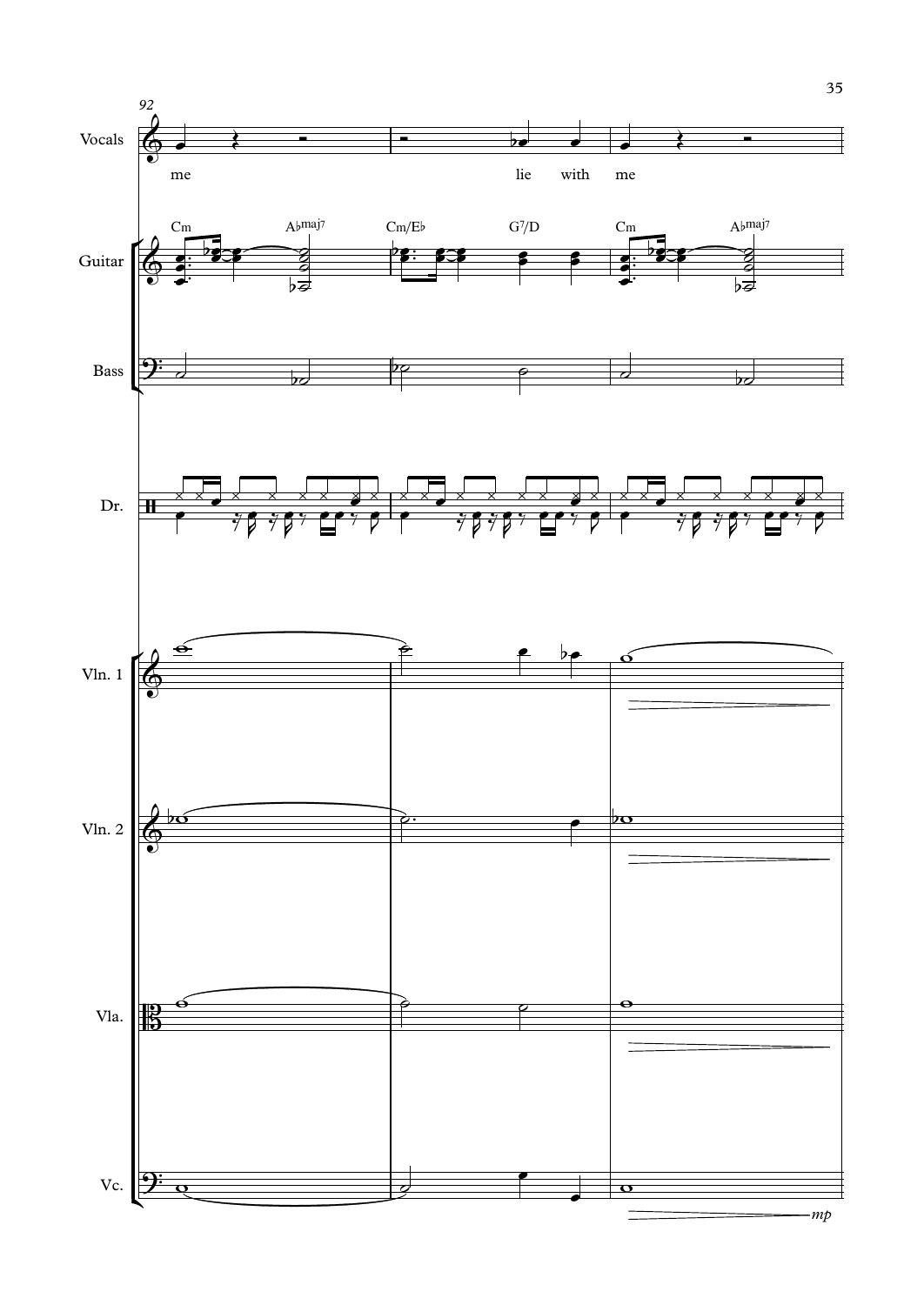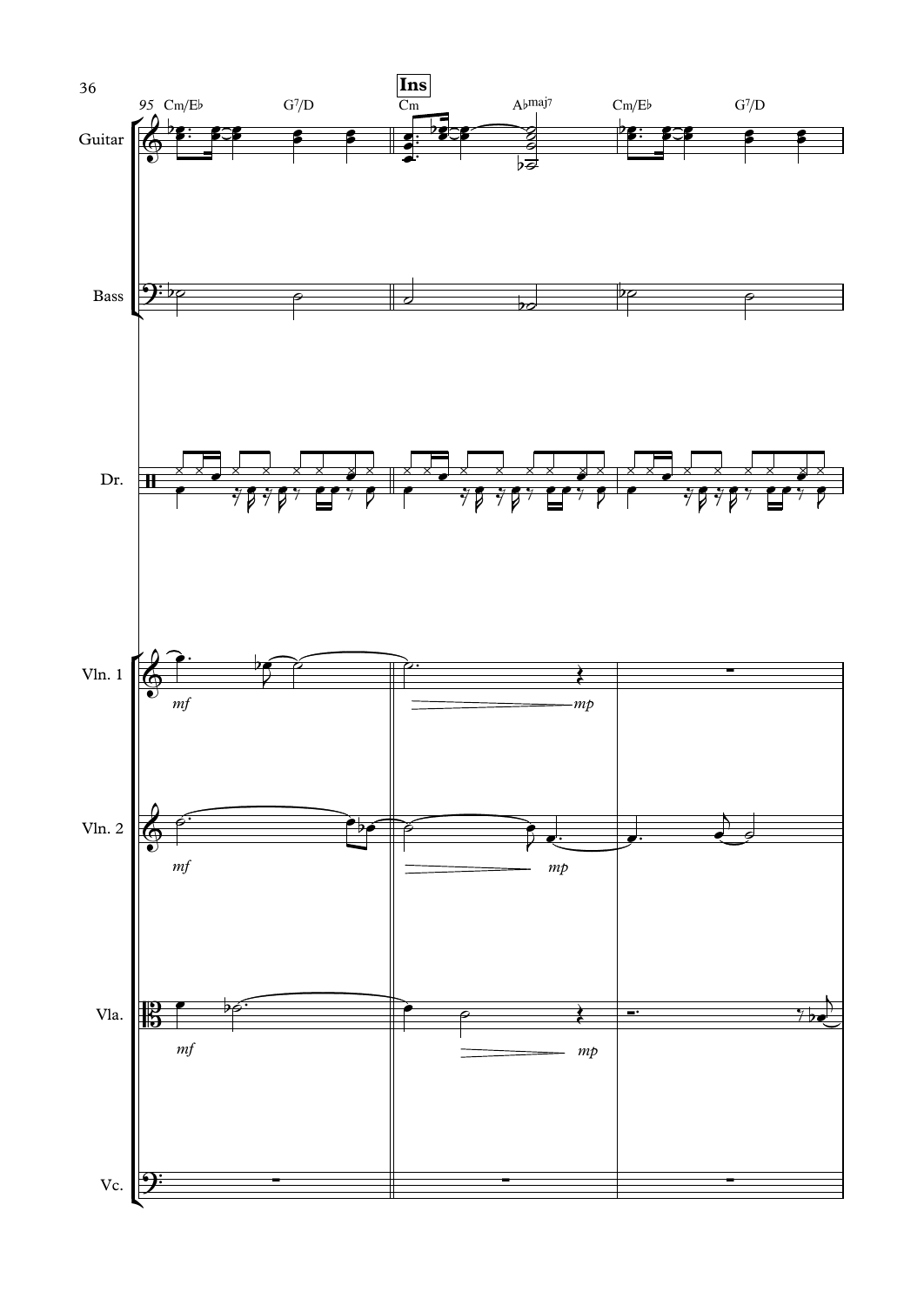

 $\mathbb{Z}$  and the set of  $\mathbb{Z}$ 

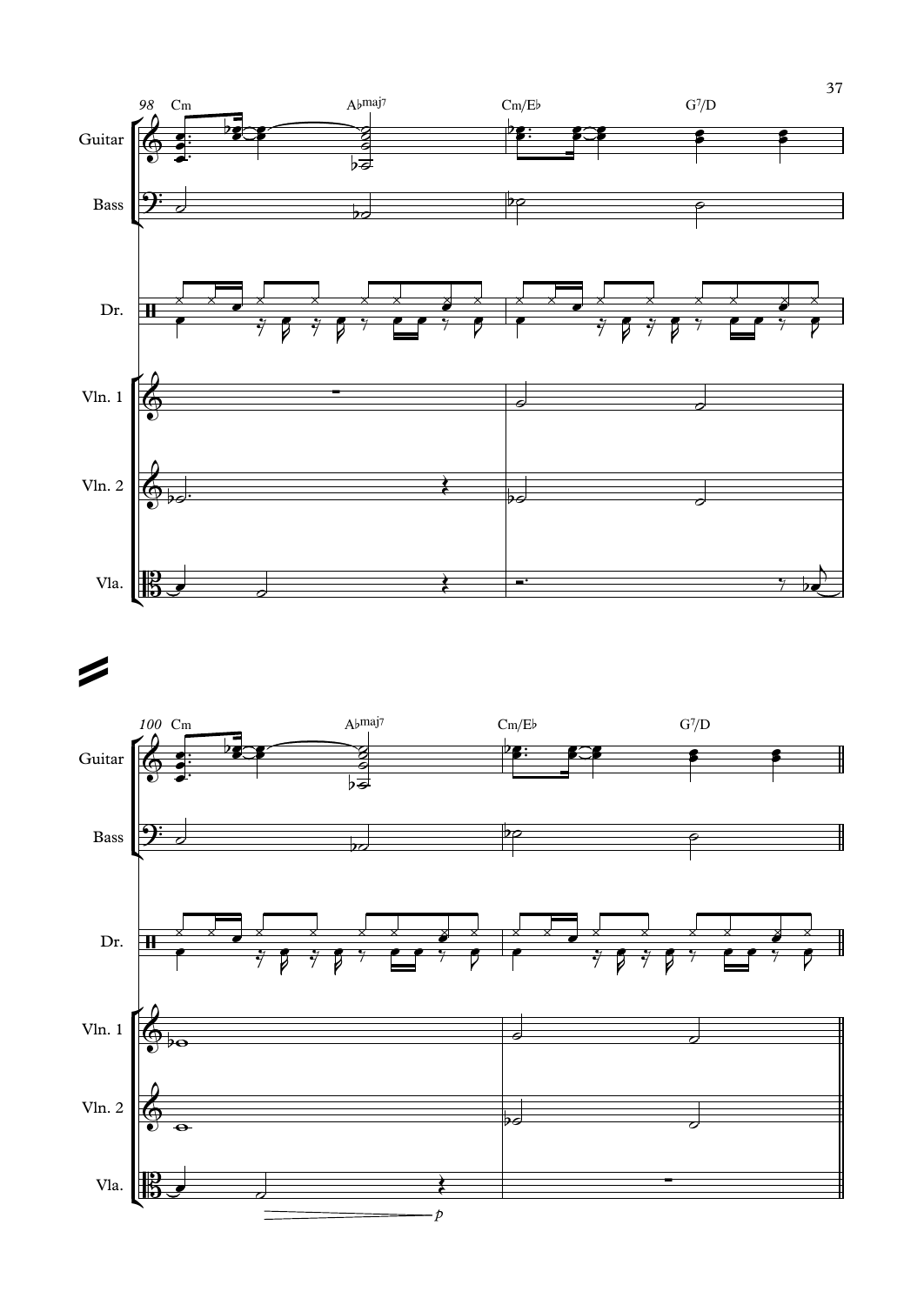